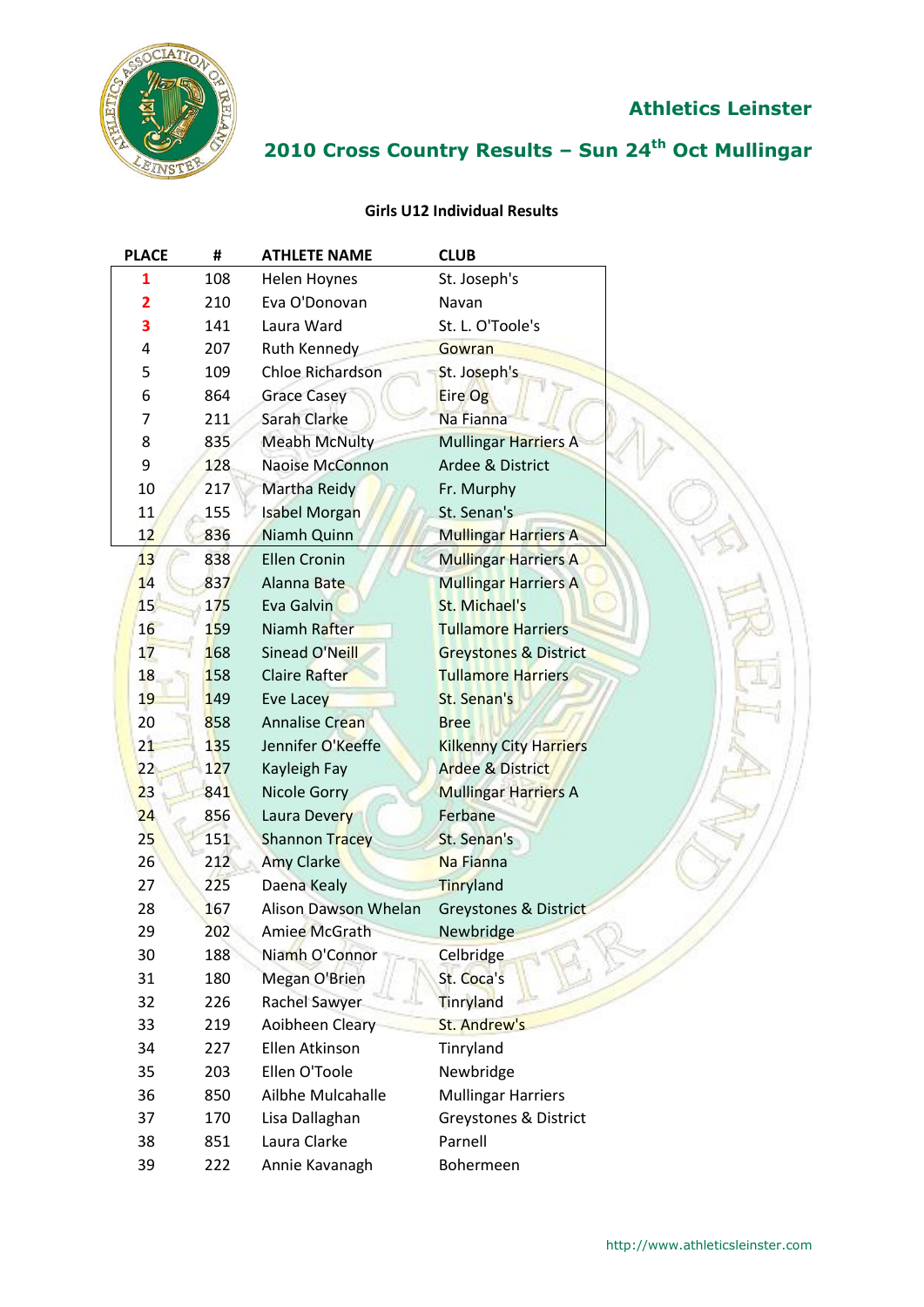

| 40 | 842   | Adeola Ojomo-Amaka     | <b>Mullingar Harriers A</b>      |
|----|-------|------------------------|----------------------------------|
| 41 | 146   | Chloe Nolan            | St. L. O'Toole's                 |
| 42 | 840   | Daria Fidgeon          | <b>Mullingar Harriers A</b>      |
| 43 | 853   | Aoife Mooney           | Emo/Rath                         |
| 44 | 169   | Allanah O'Carroll      | <b>Greystones &amp; District</b> |
| 45 | 173   | Susie McPartland       | Greystones & District            |
| 46 | 223   | Aine O'Connor          | Ratoath Ms.                      |
| 47 | 107   | Lisa Aspel             | <b>Crookstown Millview</b>       |
| 48 | 857   | Karen O'Neill          | St. Paul's                       |
| 49 | 859   | Sarah Kennedy          | Kilmore Mrs.                     |
| 50 | 152   | Ann Marie Moloney      | St. Senan's                      |
| 51 | 215   | <b>Emma Neary</b>      | Na Fianna                        |
| 52 | 213   | Aideen Slattery        | Na Fianna                        |
| 53 | 839   | Alisha Martin          | <b>Mullingar Harriers A</b>      |
| 54 | 204   | Mellissa M. O'Brien    | <b>Newbridge</b>                 |
| 55 | 181   | Lucy McCann            | St. Coca's                       |
| 56 | 221   | <b>Aoife Donnelly</b>  | <b>Bohermeen</b>                 |
| 57 | 115   | <b>Triona Mooney</b>   | Adamstown                        |
| 58 | 844   | <b>Katie Daly</b>      | <b>Mullingar Harriers</b>        |
| 59 | 176   | Naomi Luttrell         | St. Michael's                    |
| 60 | 143   | <b>Chloe Murphy</b>    | St. L. O'Toole's                 |
| 61 | 184   | <b>Emma Ginity</b>     | <b>St. Coca's</b>                |
| 62 | 178   | <b>Orla Mullally</b>   | St. Michael's                    |
| 63 | 224   | <b>Hannah Tully</b>    | <b>Star of the Sea</b>           |
| 64 | 171   | <b>Richael Browne</b>  | Greystones & District            |
| 65 | 190   | Meave Maher            | St. Abban's                      |
| 66 | 172   | Aoife McDonald         | Greystones & District            |
| 67 | 174   | Sophie Boylan          | <b>Greystones &amp; District</b> |
| 68 | 218   | Niamh O'Sullivan       | Fr. Murphy                       |
| 69 | 120   | <b>Julie Furlong</b>   | Adamstown                        |
| 70 | 113   | Emma Hokey             | St. Joseph's                     |
| 71 | 1,845 | Jessica Moore          | Glenmore                         |
| 72 | 124   | <b>Tara McGuiness</b>  | <b>Ardee &amp; District</b>      |
| 73 | 214   | Sarah Daly             | Na Fianna                        |
| 74 | 1,842 | Jessica Higgins        | St. Michael's                    |
| 75 | 845   | Caoimhe Gaffney        | <b>Mullingar Harriers</b>        |
| 76 | 139   | Molly Hayes            | Roundwood & District             |
| 77 | 116   | Shannon Wall           | Adamstown                        |
| 78 | 123   | Niamh McGuiness        | Ardee & District                 |
| 79 | 228   | Aoibheann Gilmartin    | Tinryland                        |
| 80 | 199   | Fina Hayes             | Le Cheile                        |
| 81 | 201   | <b>Caibhine Grimes</b> | Le Cheile                        |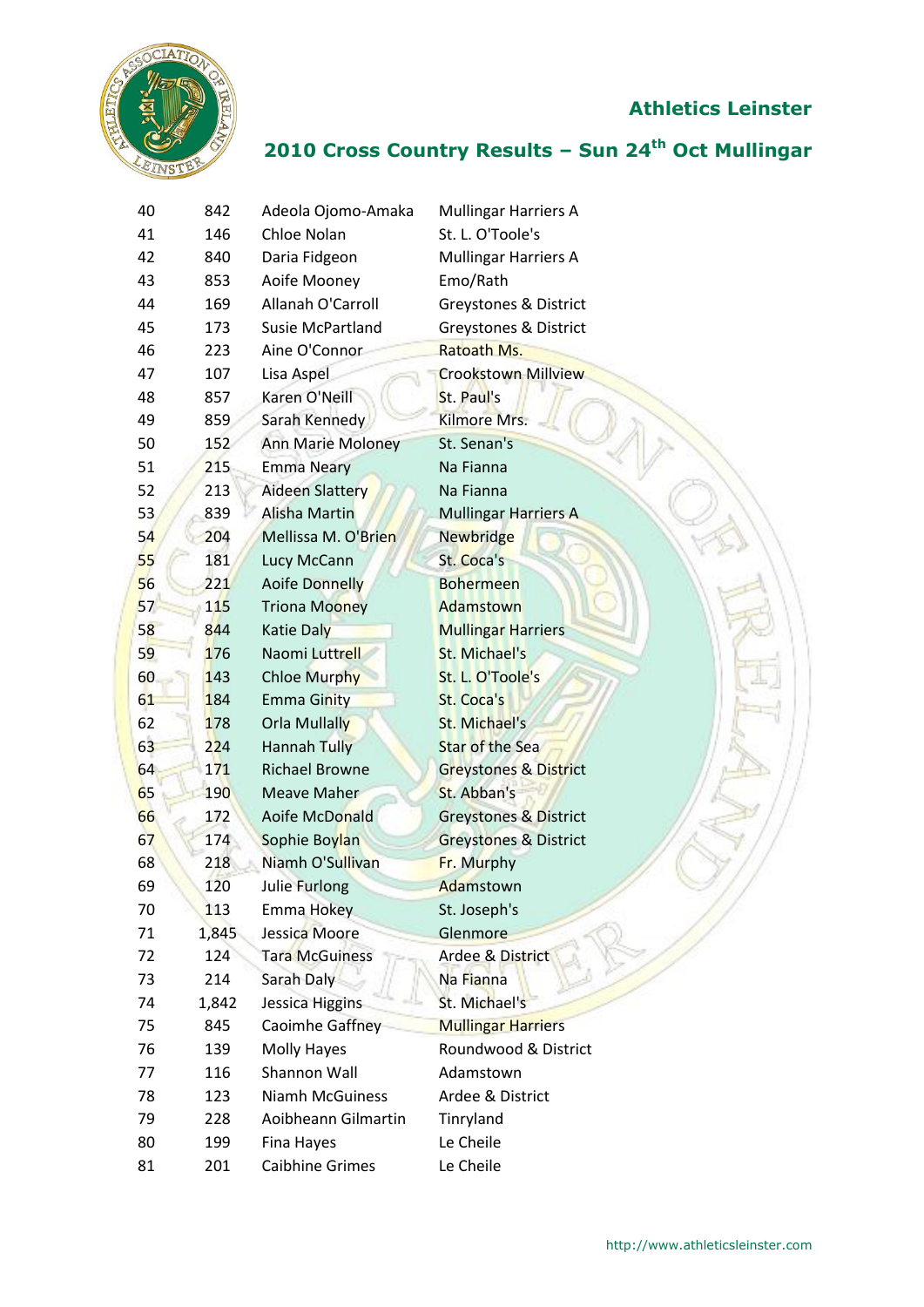

| 206         | Jade Mackey          |                                                                                           | Newbridge                                                              |
|-------------|----------------------|-------------------------------------------------------------------------------------------|------------------------------------------------------------------------|
| 142         | Clodagh Long         |                                                                                           | St. L. O'Toole's                                                       |
| 182         | Aine Burke           |                                                                                           | St. Coca's                                                             |
| 852         |                      |                                                                                           | Emo/Rath                                                               |
| 216         | Deirdre Murray       |                                                                                           | Na Fianna                                                              |
| 193         | Jodie Rowan          |                                                                                           | St. Abban's                                                            |
| 855         | Gillian Keenan       |                                                                                           | Emo/Rath                                                               |
| 861         | <b>Chloe Cooney</b>  |                                                                                           | St. Killian's                                                          |
| 1,841       | Seana Glover         |                                                                                           | Kilcoole                                                               |
| 1,972       | Emma Browne          |                                                                                           | Le Cheile                                                              |
| 161         |                      |                                                                                           | <b>Tullamore Harriers</b>                                              |
| 138         | <b>Roisin Belton</b> |                                                                                           | Roundwood & District                                                   |
| 192         | Niamh Moore          |                                                                                           | St. Abban's                                                            |
| 117         | Emma Byrne           |                                                                                           | Adamstown                                                              |
| 156         | <b>Sinead McEvoy</b> |                                                                                           | St. Senan's                                                            |
| 1,992       | Amy Kelly            |                                                                                           | <b>Sliabh Bui Rovers</b>                                               |
| 186         | Karla Burke          |                                                                                           | St. Coca's                                                             |
| 153         | <b>Alison Foskin</b> |                                                                                           | St. Senan's                                                            |
| 111         | Fiona O'Shea         |                                                                                           | St. Joseph's                                                           |
| 112         |                      |                                                                                           | St. Joseph's                                                           |
|             |                      |                                                                                           |                                                                        |
|             |                      |                                                                                           | <b>Girls U12 Club Results</b>                                          |
| <b>CLUB</b> |                      |                                                                                           | <b>ATHLETE NAME</b>                                                    |
|             |                      | 8                                                                                         | <b>Meabh McNulty</b>                                                   |
|             |                      | 12                                                                                        | Niamh Quinn                                                            |
|             |                      | 13                                                                                        | <b>Ellen Cronin</b>                                                    |
|             |                      | <b>Mullingar Harriers A</b><br><b>Mullingar Harriers A</b><br><b>Mullingar Harriers A</b> | Una Hethringhton<br>Geraldine Keegen<br>Aoife McDonald<br><b>PLACE</b> |

| 47  | <b>Mullingar Harriers A</b>      | 14 | <b>Alanna Bate</b>          |  |
|-----|----------------------------------|----|-----------------------------|--|
|     | St. Senan's                      | 11 | <b>Isabel Morgan</b>        |  |
|     | St. Senan's                      | 19 | <b>Eve Lacey</b>            |  |
|     | St. Senan's                      | 25 | <b>Shannon Tracey</b>       |  |
| 105 | St. Senan's                      | 50 | <b>Ann Marie Moloney</b>    |  |
|     | Greystones & District            | 17 | <b>Sinead O'Neill</b>       |  |
|     | Greystones & District            | 28 | <b>Alison Dawson Whelan</b> |  |
|     | <b>Greystones &amp; District</b> | 37 | Lisa Dallaghan              |  |
| 126 | Greystones & District            | 44 | <b>Allanah O'Carroll</b>    |  |
|     | Na Fianna                        | 7  | Sarah Clarke                |  |
|     | Na Fianna                        | 26 | Amy Clarke                  |  |
|     | Na Fianna                        | 51 | <b>Emma Neary</b>           |  |
| 136 | Na Fianna                        | 52 | Aideen Slattery             |  |
|     | Tinryland                        | 27 | Daena Kealy                 |  |
|     | Tinryland                        | 32 | Rachel Sawyer               |  |
|     | Tinryland                        | 34 | Ellen Atkinson              |  |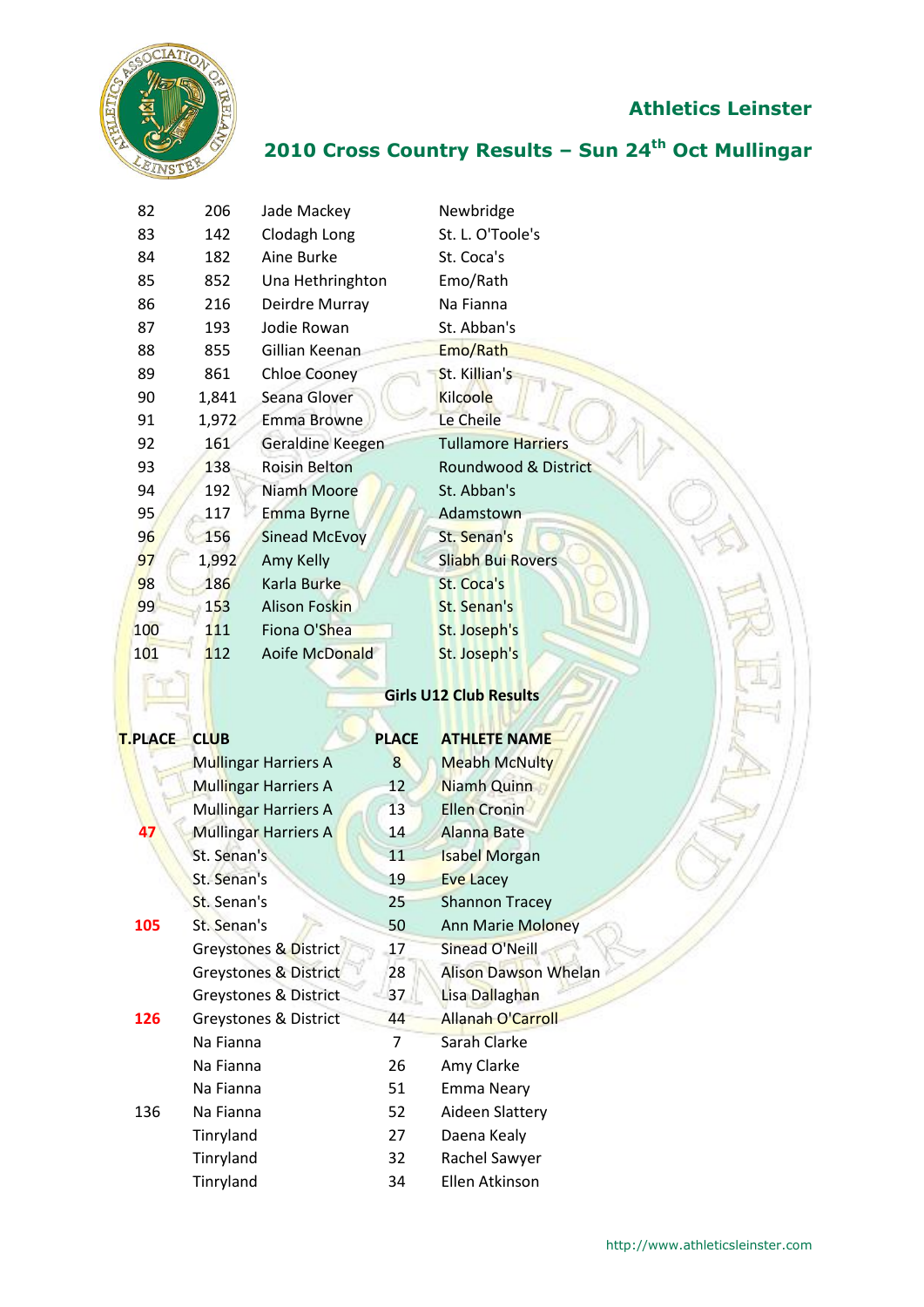

## **2010 Cross Country Results – Sun 24th Oct Mullingar**

| 172 | Tinryland        | 79             | Aoibheann Gilmartin    |
|-----|------------------|----------------|------------------------|
|     | St. Joseph's     | $\mathbf{1}$   | <b>Helen Hoynes</b>    |
|     | St. Joseph's     | 5              | Chloe Richardson       |
|     | St. Joseph's     | 70             | Emma Hokey             |
| 176 | St. Joseph's     | 100            | Fiona O'Shea           |
|     | Ardee & District | 9              | Naoise McConnon        |
|     | Ardee & District | 22             | <b>Kayleigh Fay</b>    |
|     | Ardee & District | 72             | <b>Tara McGuiness</b>  |
| 181 | Ardee & District | 78             | <b>Niamh McGuiness</b> |
|     | St. L. O'Toole's | $\overline{3}$ | Laura Ward             |
|     | St. L. O'Toole's | 41             | <b>Chloe Nolan</b>     |
|     | St. L. O'Toole's | 60             | <b>Chloe Murphy</b>    |
| 187 | St. L. O'Toole's | 83             | Clodagh Long           |
|     | Newbridge        | 29             | <b>Amiee McGrath</b>   |
|     | <b>Newbridge</b> | 35             | Ellen O'Toole          |
|     | <b>Newbridge</b> | 54             | Mellissa M. O'Brien    |
| 200 | <b>Newbridge</b> | 82             | <b>Jade Mackey</b>     |
|     | St. Michael's    | 15             | <b>Eva Galvin</b>      |
|     | St. Michael's    | 59             | <b>Naomi Luttrell</b>  |
|     | St. Michael's    | 62             | <b>Orla Mullally</b>   |
| 210 | St. Michael's    | 74             | <b>Jessica Higgins</b> |
|     | St. Coca's       | 31             | <b>Megan O'Brien</b>   |
|     | St. Coca's       | 55             | <b>Lucy McCann</b>     |
|     | St. Coca's       | 61             | <b>Emma Ginity</b>     |
| 231 | St. Coca's       | 84             | <b>Aine Burke</b>      |
|     | Adamstown        | 57             | <b>Triona Mooney</b>   |
|     | Adamstown        | 69             | Julie Furlong          |
|     | Adamstown        | 77             | <b>Shannon Wall</b>    |
| 298 | Adamstown        | 95             | Emma Byrne             |
|     |                  |                |                        |

#### **Girls U12 County Results**

di.

PS.

| <b>T.PLACE</b> | <b>COUNTY</b> | <b>CLUB</b>                 | <b>ATHLETE NAME</b>     | <b>PLACE</b> |
|----------------|---------------|-----------------------------|-------------------------|--------------|
|                | Kilkenny      | St. Joseph's                | <b>Helen Hoynes</b>     |              |
|                | Kilkenny      | Gowran                      | <b>Ruth Kennedy</b>     | 4            |
|                | Kilkenny      | St. Joseph's                | <b>Chloe Richardson</b> | 5            |
|                | Kilkenny      | St. Senan's                 | Isabel Morgan           | 11           |
|                | Kilkenny      | St. Senan's                 | Eve Lacey               | 19           |
| 65             | Kilkenny      | St. Senan's                 | <b>Shannon Tracey</b>   | 25           |
|                | Westmeath     | <b>Mullingar Harriers A</b> | Meabh McNulty           | 8            |
|                | Westmeath     | <b>Mullingar Harriers A</b> | Niamh Quinn             | 12           |
|                | Westmeath     | <b>Mullingar Harriers A</b> | Ellen Cronin            | 13           |
|                | Westmeath     | <b>Mullingar Harriers A</b> | Alanna Bate             | 14           |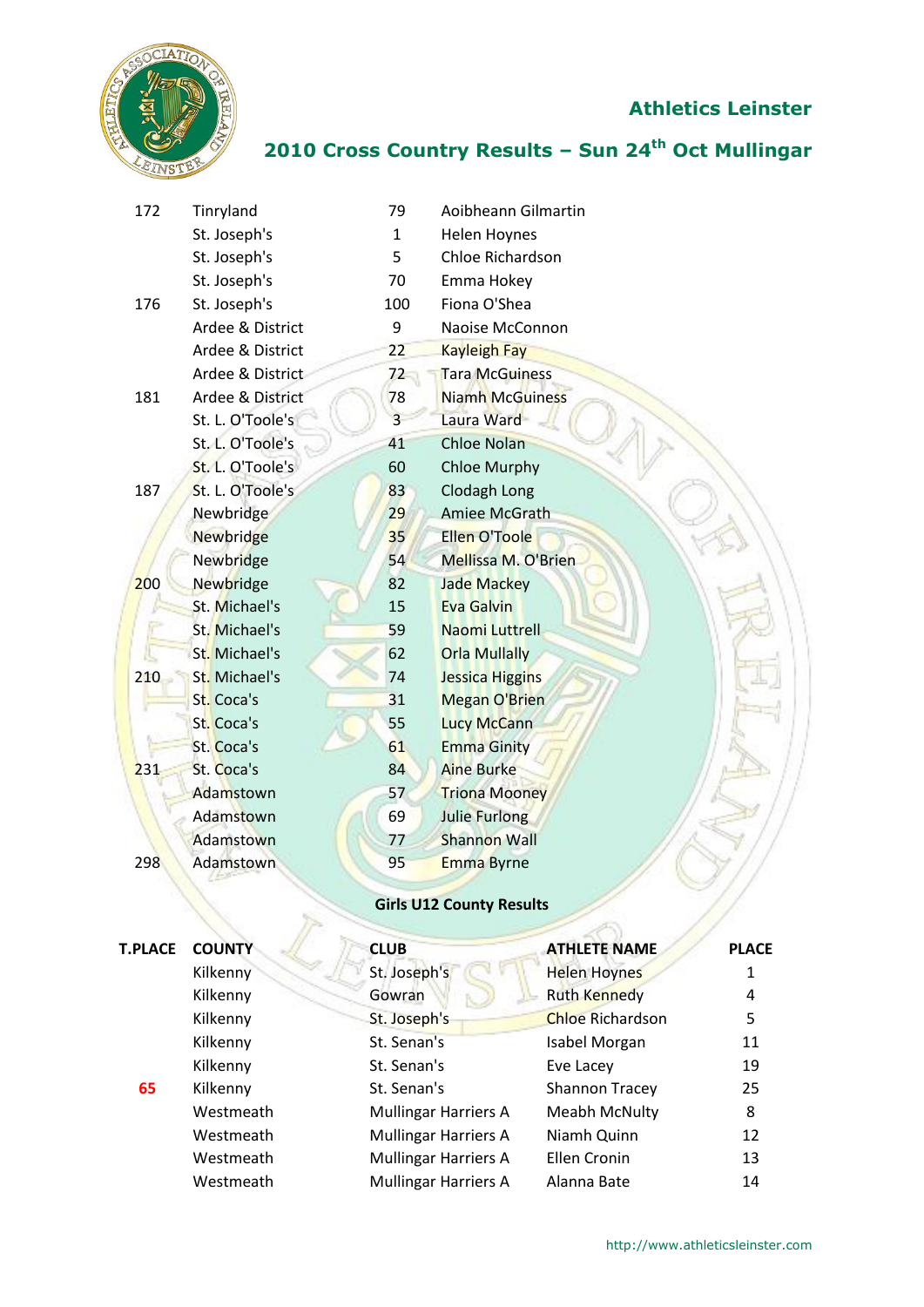

|     | Westmeath      | <b>Mullingar Harriers A</b>      | Nicole Gorry                | 23             |
|-----|----------------|----------------------------------|-----------------------------|----------------|
| 106 | Westmeath      | <b>Mullingar Harriers</b>        | Sarah Moloney               | 36             |
|     | Meath          | Navan                            | Eva O'Donovan               | $\overline{2}$ |
|     | Meath          | Na Fianna                        | Sarah Clarke                | $\overline{7}$ |
|     | Meath          | Fr. Murphy                       | Martha Reidy                | 10             |
|     | Meath          | Na Fianna                        | Amy Clarke                  | 26             |
|     | Meath          | St. Andrew's                     | Aoibheen Cleary             | 33             |
| 117 | Meath          | <b>Bohermeen</b>                 | Annie Kavanagh              | 39             |
|     | Kildare        | Eire Og                          | <b>Grace Casey</b>          | 6              |
|     | Kildare        | Newbridge                        | <b>Amiee McGrath</b>        | 29             |
|     | Kildare        | Celbridge                        | Niamh O'Connor              | 30             |
|     | <b>Kildare</b> | St. Coca's                       | Megan O'Brien               | 31             |
|     | <b>Kildare</b> | <b>Newbridge</b>                 | <b>Ellen O'Toole</b>        | 35             |
| 178 | Kildare        | <b>Crookstown Millview</b>       | Lisa Aspel                  | 47             |
|     | Carlow         | St. L. O'Toole's                 | Laura Ward                  | $\overline{3}$ |
|     | Carlow         | St. L. O'Toole's                 | Daena Kealy                 | 27             |
|     | Carlow         | St. L. O'Toole's                 | Rachel Sawyer               | 32             |
|     | Carlow         | St. L. O'Toole's                 | <b>Ellen Atkinson</b>       | 34             |
|     | Carlow         | St. L. O'Toole's                 | <b>Chloe Nolan</b>          | 41             |
| 197 | Carlow         | St. L. O'Toole's                 | <b>Chloe Murphy</b>         | 60             |
|     | <b>Wicklow</b> | <b>Greystones &amp; District</b> | <b>Sinead O'Neill</b>       | 17             |
|     | <b>Wicklow</b> | <b>Greystones &amp; District</b> | <b>Alison Dawson Whelan</b> | 28             |
|     | <b>Wicklow</b> | <b>Greystones &amp; District</b> | <b>Lisa Dallaghan</b>       | 37             |
|     | <b>Wicklow</b> | Parnell                          | Laura Clarke                | 38             |
|     | <b>Wicklow</b> | Greystones & District            | <b>Allanah O'Carroll</b>    | 44             |
| 209 | <b>Wicklow</b> | <b>Greystones &amp; District</b> | <b>Susie McPartland</b>     | 45             |
|     | Laois          | St. Michael's                    | Eva Galvin                  | 15             |
|     | Laois          | Emo/Rath                         | Aoife Mooney                | 43             |
|     | Laois          | St. Michael's                    | Naomi Luttrell              | 59             |
|     | Laois          | St. Michael's                    | <b>Orla Mullally</b>        | 62             |
|     | Laois          | St. Abban's                      | <b>Meave Maher</b>          | 65             |
| 318 | Laois          | St. Michael's                    | Jessica Higgins             | 74             |
|     | Wexford        | <b>Bree</b>                      | <b>Annalise Crean</b>       | 20             |
|     | Wexford        | St. Paul's                       | Karen O'Neill               | 48             |
|     | Wexford        | Kilmore Mrs.                     | Sarah Kennedy               | 49             |
|     | Wexford        | <b>Adamstown</b>                 | <b>Triona Mooney</b>        | 57             |
|     | Wexford        | Adamstown                        | Julie Furlong               | 69             |
| 320 | Wexford        | Adamstown                        | Shannon Wall                | 77             |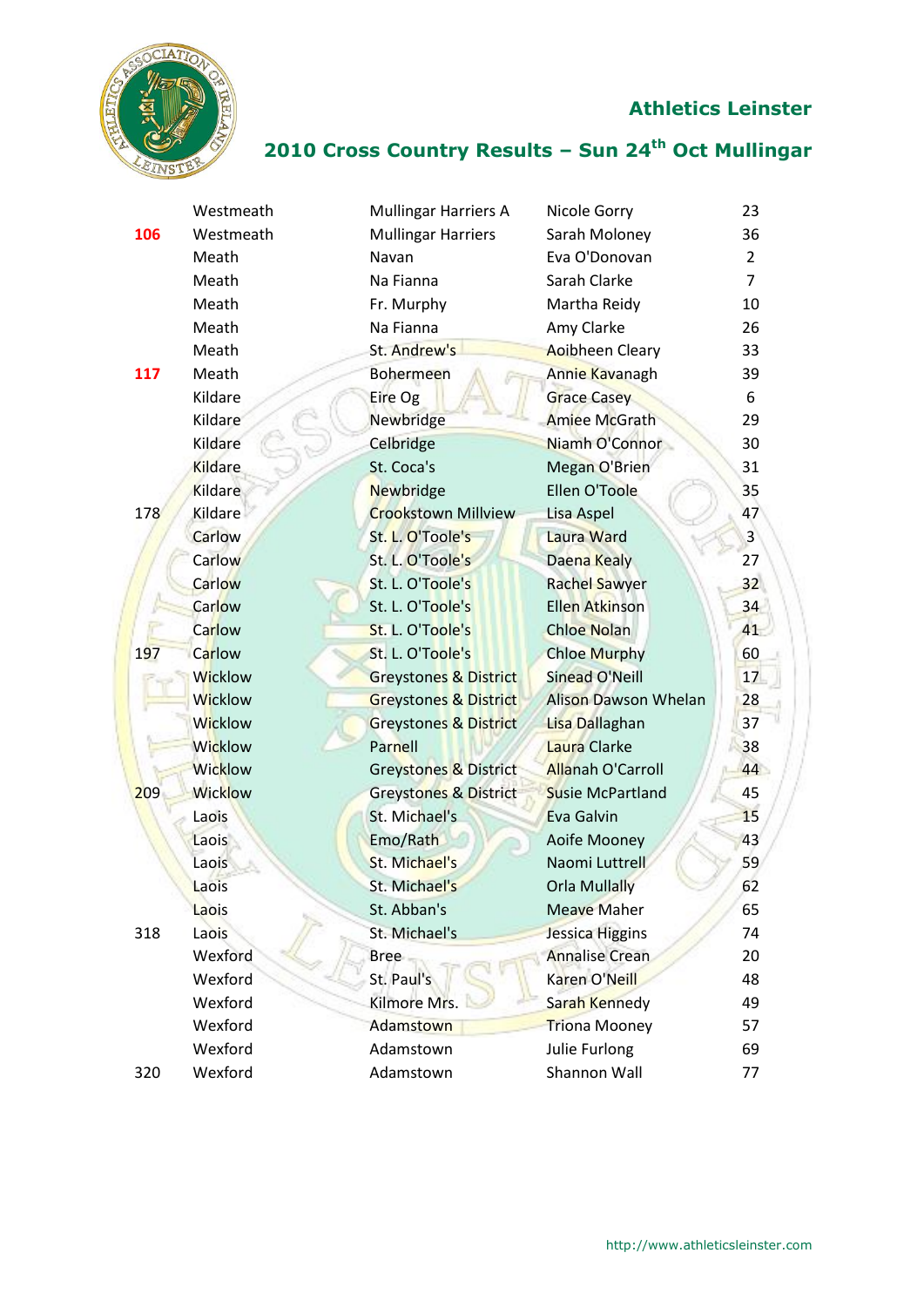

## **2010 Cross Country Results – Sun 24th Oct Mullingar**

#### **Girls U14 Individual Results**

| <b>PLACE</b> | #     | <b>ATHLETE NAME</b>      | <b>CLUB</b>                   |
|--------------|-------|--------------------------|-------------------------------|
| 1            | 915   | <b>Claire Healion</b>    | Eire Og                       |
| 2            | 382   | Deirdre Healy            | Ratoath Ms.                   |
| 3            | 383   | Rose Finnegan            | Bohermeen                     |
| 4            | 379   | Rebecca Kennedy          | Gowran                        |
| 5            | 894   | <b>Aisling Moody</b>     | <b>Mullingar Harriers A</b>   |
| 6            | 895   | Claire Fagan             | Mullingar Harriers A          |
| 7            | 349   | Cara Todd                | Tullamore Harriers            |
| 8            | 911   | Siobhan Delaney          | <b>Naas</b>                   |
| 9            | 1,864 | <b>Kim Murphy</b>        | Glenmore                      |
| 10           | 337   | Siobhra Flaherty         | St. L. O'Toole's              |
| 11           | 367   | <b>Ruby Harvey</b>       | Thomastown                    |
| 12           | 350   | Nadine Donegan           | <b>Tullamore Harriers</b>     |
| 13           | 331   | <b>Ailish Conneely</b>   | St. Senan's                   |
| 14           | 897   | Laura Whitelaw           | <b>Mullingar Harriers A</b>   |
| 15           | 901   | Rachel Glennon           | <b>Mullingar Harriers A</b>   |
| 16           | 1,988 | <b>Marguerite Moynes</b> | St. Joseph's                  |
| 17           | 356   | Anna Healy               | <b>North Laois</b>            |
| 18           | 399   | Caoimhe Murphy           | <b>Newbridge</b>              |
| 19           | 334   | Dearbhla Kearns          | St. Senan's                   |
| 20           | 357   | Louise Stack             | <b>North Laois</b>            |
| 21           | 371   | Ailis O Shea             | Thomastown                    |
| 22           | 333   | Michelle McDonald        | St. Senan's                   |
| 23           | 907   | Jill Keough              | Parnell                       |
| 24           | 332   | <b>Tara Lacey</b>        | St. Senan's                   |
| 25           | 348   | Sinead O Connor          | Celbridge                     |
| 26           | 898   | <b>Hilary Harris</b>     | <b>Mullingar Harriers A</b>   |
| 27           | 368   | <b>Aoife Farrell</b>     | Thomastown                    |
| 28           | 362   | Laura Fitzgerald         | Greystones & District         |
| 29           | 896   | Caoimhe Kelly            | <b>Mullingar Harriers A</b>   |
| 30           | 906   | Anna Mangan              | Parnell                       |
| 31           | 386   | <b>Elizabeth Clarke</b>  | Na Fianna                     |
| 32           | 380   | Abigael O Keeffe         | <b>Kilkenny City Harriers</b> |
| 33           | 904   | Niamh Nolan              | <b>Mullingar Harriers</b>     |
| 34           | 899   | Faye Walsh               | <b>Mullingar Harriers A</b>   |
| 35           | 905   | Katy Conrroy             | Parnell                       |
| 36           | 968   | Niamh Connaughton        | Dunleer                       |
| 37           | 969   | Aoife Kelly              | Dunleer                       |
| 38           | 390   | Ellen Rooney             | Fr. Murphy                    |
| 39           | 394   | Lisa Bolger              | Caim                          |
|              |       |                          |                               |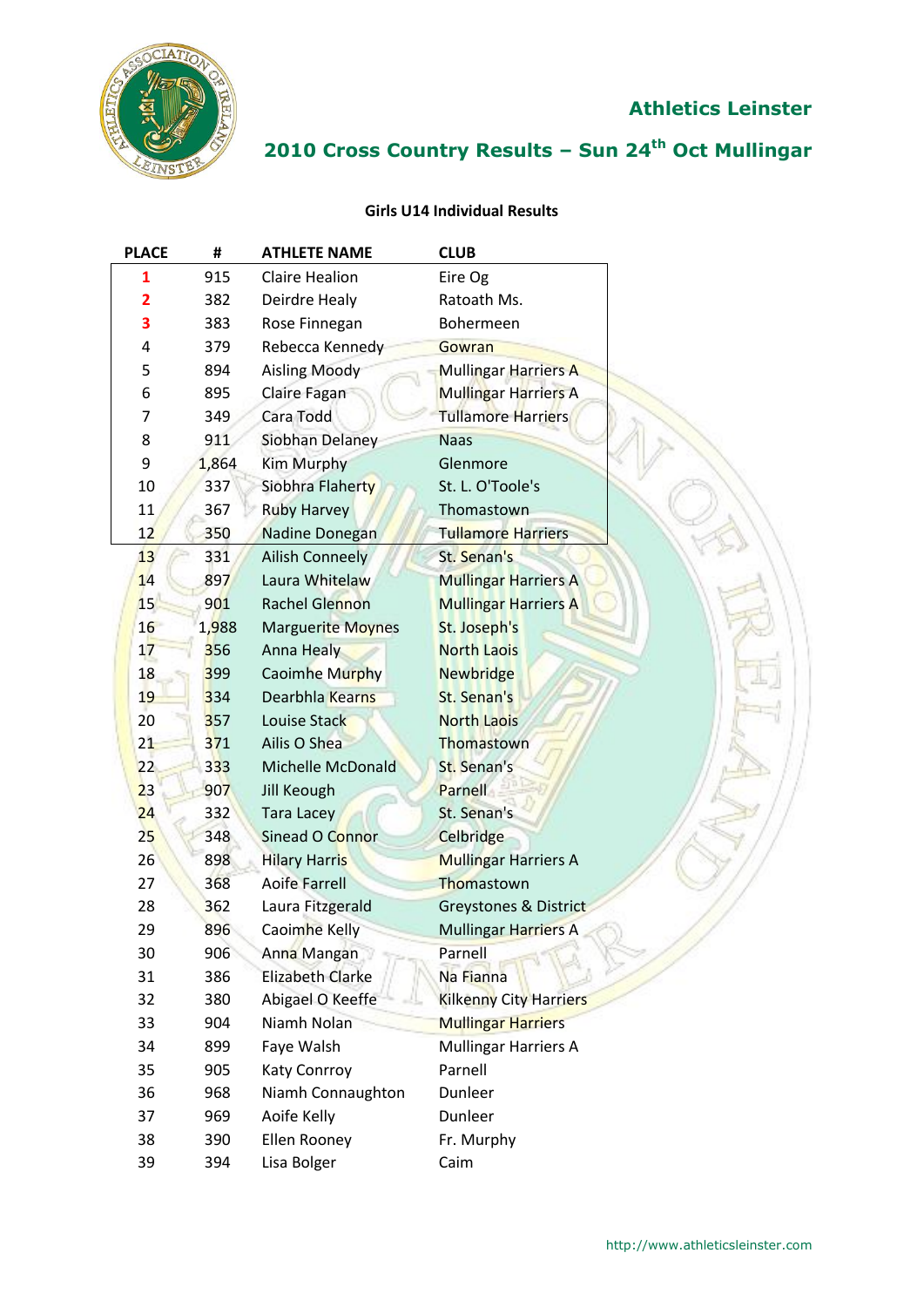

| 40<br>41 | 1,868<br>344 | Eilish McMahon<br>Mia Griffin         | Glenmore                            |
|----------|--------------|---------------------------------------|-------------------------------------|
| 42       | 365          |                                       | St. Joseph's                        |
| 43       | 369          | Anna Hayes<br>Marita Butler           | Greystones & District<br>Thomastown |
| 44       |              |                                       |                                     |
| 45       | 384          | Niamh Gallogly<br><b>Beth Fennell</b> | Dunshaughlin<br>St. L. O'Toole's    |
| 46       | 338          |                                       |                                     |
| 47       | 903          | Lucy Langley                          | <b>Mullingar Harriers</b>           |
|          | 376          | Nadine Kenny                          | Gorey                               |
| 48       | 339          | Meighan Fitzpatrick                   | St. L. O'Toole's                    |
| 49       | 397          | <b>Beatrice Kelly</b>                 | St. Finian's                        |
| 50       | 345          | <b>Cora Power</b>                     | St. Joseph's                        |
| 51       | 1,933        | Sarah Kiernan                         | Boyne                               |
| 52       | 900          | Laura Doherty                         | <b>Mullingar Harriers A</b>         |
| 53       | 902          | <b>Dorothy Bane</b>                   | <b>Mullingar Harriers</b>           |
| 54       | 363          | Rosa Kirwan                           | <b>Greystones &amp; District</b>    |
| 55       | 358          | <b>Claire Stack</b>                   | <b>North Laois</b>                  |
| 56       | 346          | Clara Kennedy                         | St. Joseph's                        |
| 57       | 375          | <b>Elaine Kilduff</b>                 | <b>St. Coca's</b>                   |
| 58       | 351          | Michelle Keegen                       | <b>Tullamore Harriers</b>           |
| 59       | 909          | <b>Emily Jordan</b>                   | Ferbane                             |
| 60       | 352          | Noelle Corcoran                       | <b>Tullamore Harriers</b>           |
| 61       | 1,862        | Aoife Cunningham                      | <b>Blackrock Louth</b>              |
| 62       | 378          | Hannah Carberry                       | St. Abban's                         |
| 63       | 393          | Denise Bolger                         | <b>Caim</b>                         |
| 64       | 387          | Laura Heneghan                        | Na Fianna                           |
| 65       | 377          | Kelsey Warburton                      | St. Abban's                         |
| 66       | 340          | Leah Hutton                           | St. L. O'Toole's                    |
| 67       | 353          | <b>Shannon Abbott</b>                 | <b>Tullamore Harriers</b>           |
| 68       | 330          | Hannah Irish                          | St. Senan's                         |
| 69       | 1,869        | Maria MaCartin                        | Glenmore                            |
| 70       | 366          | Isabel Kenny                          | Greystones & District               |
| 71       | 388          | Ciara Heneghan                        | Na Fianna                           |
| 72       | 1,991        | <b>Emma Dillion</b>                   | St. Benedict's                      |
| 73       | 354          | Keelin Guilfoyle                      | <b>Tullamore Harriers</b>           |
| 74       | 912          | Roisin Stephenson                     | Adamstown                           |
| 75       | 794          | Ann Marie Molloy                      | <b>Tullamore Harriers</b>           |
| 76       | 1,866        | Joanne McGinn                         | Glenmore                            |
| 77       | 360          | Shauna Hogan                          | North Laois                         |
| 78       | 910          | Karen Pillion                         | Ferbane                             |
| 79       | 1,863        | Erica Murphy                          | <b>Blackrock Louth</b>              |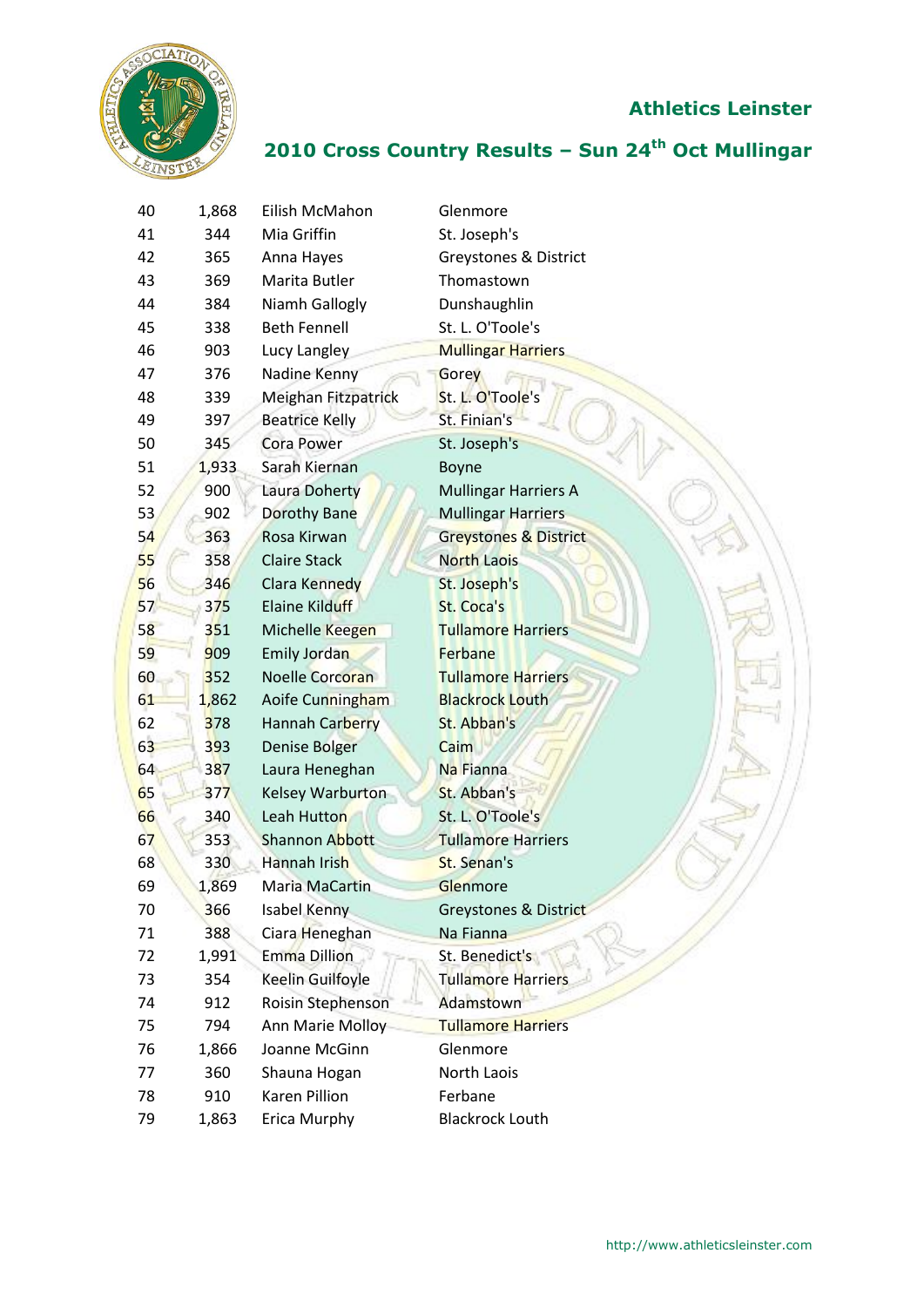

## **2010 Cross Country Results – Sun 24th Oct Mullingar**

#### **Girls U14 Club Results**

| <b>T.PLACE</b> | <b>CLUB</b>                 | <b>PLACE</b>   | <b>ATHLETE NAME</b>        |
|----------------|-----------------------------|----------------|----------------------------|
|                | <b>Mullingar Harriers A</b> | 5              | <b>Aisling Moody</b>       |
|                | <b>Mullingar Harriers A</b> | 6              | Claire Fagan               |
|                | <b>Mullingar Harriers A</b> | 14             | Laura Whitelaw             |
| 40             | <b>Mullingar Harriers A</b> | 15             | <b>Rachel Glennon</b>      |
|                | St. Senan's                 | 13             | <b>Ailish Conneely</b>     |
|                | St. Senan's                 | 19             | Dearbhla Kearns            |
|                | St. Senan's                 | 22             | Michelle McDonald          |
| 78             | St. Senan's                 | 24             | <b>Tara Lacey</b>          |
|                | Thomastown                  | 11             | <b>Ruby Harvey</b>         |
|                | Thomastown                  | 21             | Ailis O Shea               |
|                | Thomastown                  | 27             | <b>Aoife Farrell</b>       |
| 102            | Thomastown                  | 43             | <b>Marita Butler</b>       |
|                | <b>Tullamore Harriers</b>   | $\overline{7}$ | <b>Cara Todd</b>           |
|                | <b>Tullamore Harriers</b>   | 12             | <b>Nadine Donegan</b>      |
|                | <b>Tullamore Harriers</b>   | 58             | <b>Michelle Keegen</b>     |
| 137            | Tullamore Harriers          | 60             | <b>Noelle Corcoran</b>     |
|                | St. Joseph's                | 16             | <b>Marguerite Moynes</b>   |
|                | St. Joseph's                | 41             | <b>Mia Griffin</b>         |
|                | St. Joseph's                | 50             | <b>Cora Power</b>          |
| 163            | St. Joseph's                | 56             | <b>Clara Kennedy</b>       |
|                | <b>North Laois</b>          | 17             | <b>Anna Healy</b>          |
|                | <b>North Laois</b>          | 20             | <b>Louise Stack</b>        |
|                | <b>North Laois</b>          | 55             | <b>Claire Stack</b>        |
| 169            | North Laois                 | 77             | Shauna Hogan               |
|                | St. L. O'Toole's            | 10             | Siobhra Flaherty           |
|                | St. L. O'Toole's            | 45             | <b>Beth Fennell</b>        |
|                | St. L. O'Toole's            | 48             | <b>Meighan Fitzpatrick</b> |
| 169            | St. L. O'Toole's            | 66             | Leah Hutton                |
|                | Glenmore                    | 9              | Kim Murphy                 |
|                | Glenmore                    | 40             | Eilish McMahon             |
|                | Glenmore                    | 69             | Maria MaCartin             |
| 194            | Glenmore                    | 76             | Joanne McGinn              |
|                | Greystones & District       | 28             | Laura Fitzgerald           |
|                | Greystones & District       | 42             | Anna Hayes                 |
|                | Greystones & District       | 54             | Rosa Kirwan                |
| 194            | Greystones & District       | 70             | Isabel Kenny               |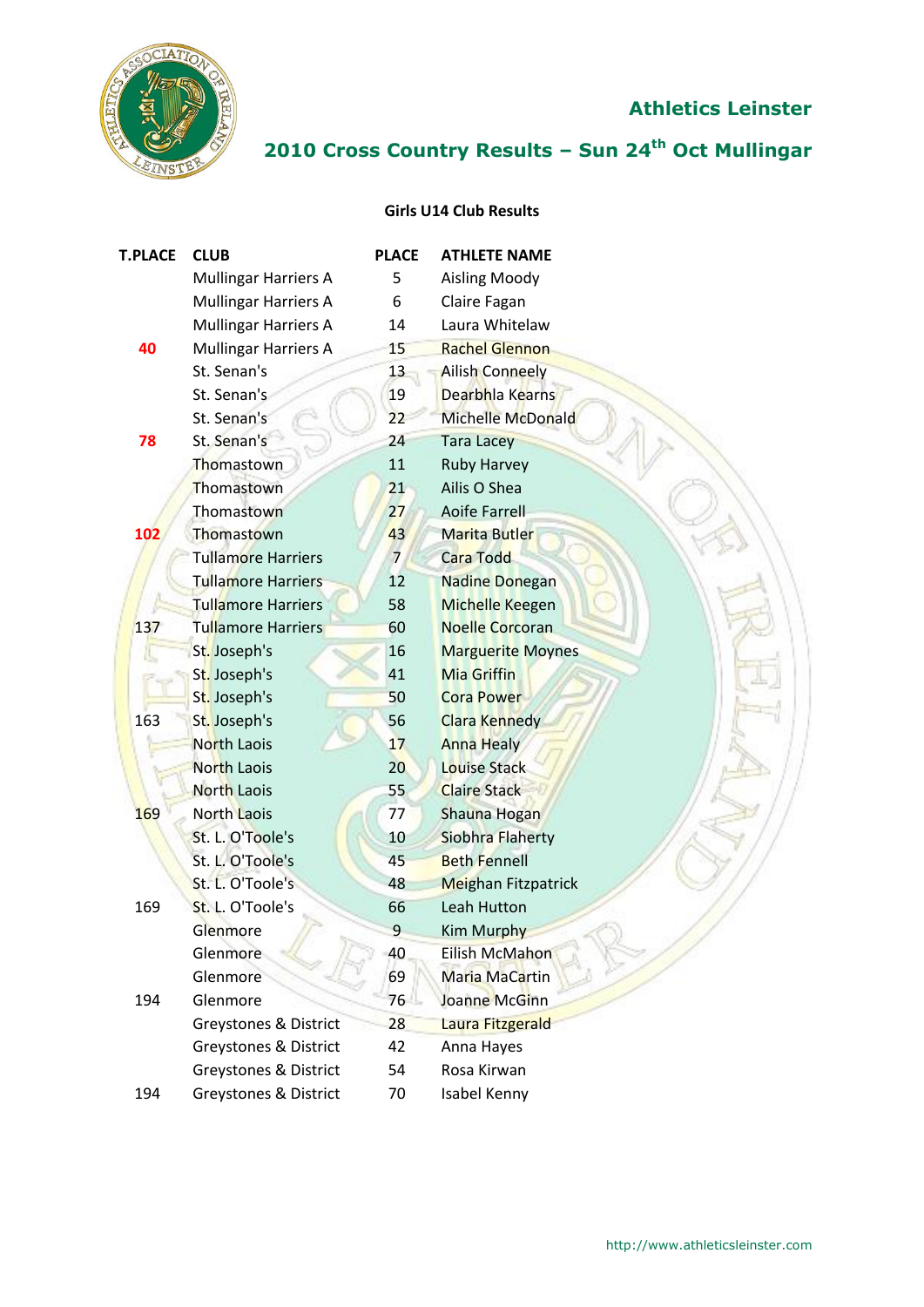

## **2010 Cross Country Results – Sun 24th Oct Mullingar**

#### **Girls U14 County Results**

| <b>T.PLACE</b> | <b>COUNTY</b>  | <b>CLUB</b>                      | <b>ATHLETE NAME</b>      | <b>PLACE</b>            |
|----------------|----------------|----------------------------------|--------------------------|-------------------------|
|                | Kilkenny       | Gowran                           | Rebecca Kennedy          | 4                       |
|                | Kilkenny       | Thomastown                       | Ruby Harvey              | 11                      |
|                | Kilkenny       | St. Senan's                      | Ailish Conneely          | 13                      |
|                | Kilkenny       | St. Joseph's                     | <b>Marguerite Moynes</b> | 16                      |
|                | Kilkenny       | St. Senan's                      | Dearbhla Kearns          | 19                      |
| 84             | Kilkenny       | Thomastown                       | Ailis O Shea             | 21                      |
|                | Westmeath      | <b>Mullingar Harriers A</b>      | <b>Aisling Moody</b>     | 5                       |
|                | Westmeath      | <b>Mullingar Harriers A</b>      | <b>Claire Fagan</b>      | $6 \overline{6}$        |
|                | Westmeath      | <b>Mullingar Harriers A</b>      | Laura Whitelaw           | 14                      |
|                | Westmeath      | <b>Mullingar Harriers A</b>      | Rachel Glennon           | 15                      |
|                | Westmeath      | <b>Mullingar Harriers A</b>      | <b>Hilary Harris</b>     | 26                      |
| 95             | Westmeath      | <b>Mullingar Harriers A</b>      | <b>Caoimhe Kelly</b>     | 29                      |
|                | Meath          | Ratoath Ms.                      | <b>Deirdre Healy</b>     | $\overline{2}$          |
|                | Meath          | <b>Bohermeen</b>                 | <b>Rose Finnegan</b>     | $\overline{\mathbf{3}}$ |
|                | <b>Meath</b>   | Na Fianna                        | <b>Elizabeth Clarke</b>  | 31                      |
|                | Meath          | Fr. Murphy                       | <b>Ellen Rooney</b>      | 38                      |
|                | Meath          | <b>Dunshaughlin</b>              | <b>Niamh Gallogly</b>    | 44                      |
| 182            | Meath          | Na Fianna                        | Laura Heneghan           | 64                      |
|                | <b>Wicklow</b> | Parnell                          | <b>Jill Keough</b>       | 23                      |
|                | <b>Wicklow</b> | Greystones & District            | Laura Fitzgerald         | 28                      |
|                | <b>Wicklow</b> | Parnell                          | <b>Anna Mangan</b>       | 30                      |
|                | Wicklow        | Parnell                          | <b>Katy Conrroy</b>      | 35                      |
|                | <b>Wicklow</b> | Greystones & District            | <b>Anna Hayes</b>        | 42                      |
| 212            | Wicklow        | <b>Greystones &amp; District</b> | Rosa Kirwan              | 54                      |
|                | Louth          | Glenmore                         | <b>Kim Murphy</b>        | 9                       |
|                | Louth          | <b>Dunleer</b>                   | Niamh Connaughton        | 36                      |
|                | Louth          | <b>Dunleer</b>                   | Aoife Kelly              | 37                      |
|                | Louth          | Glenmore                         | <b>Eilish McMahon</b>    | 40                      |
|                | Louth          | <b>Boyne</b>                     | Sarah Kiernan            | 51                      |
| 234            | Louth          | <b>Blackrock Louth</b>           | Aoife Cunningham         | 61                      |
|                | Offaly         | <b>Tullamore Harriers</b>        | Cara Todd                | 7                       |
|                | Offaly         | Tullamore Harriers               | <b>Nadine Donegan</b>    | 12                      |
|                | Offaly         | <b>Tullamore Harriers</b>        | <b>Michelle Keegen</b>   | 58                      |
|                | Offaly         | Ferbane                          | Emily Jordan             | 59                      |
|                | Offaly         | <b>Tullamore Harriers</b>        | Noelle Corcoran          | 60                      |
| 263            | Offaly         | <b>Tullamore Harriers</b>        | Shannon Abbott           | 67                      |
|                | Laois          | North Laois                      | Anna Healy               | 17                      |
|                | Laois          | North Laois                      | Louise Stack             | 20                      |
|                | Laois          | North Laois                      | Claire Stack             | 55                      |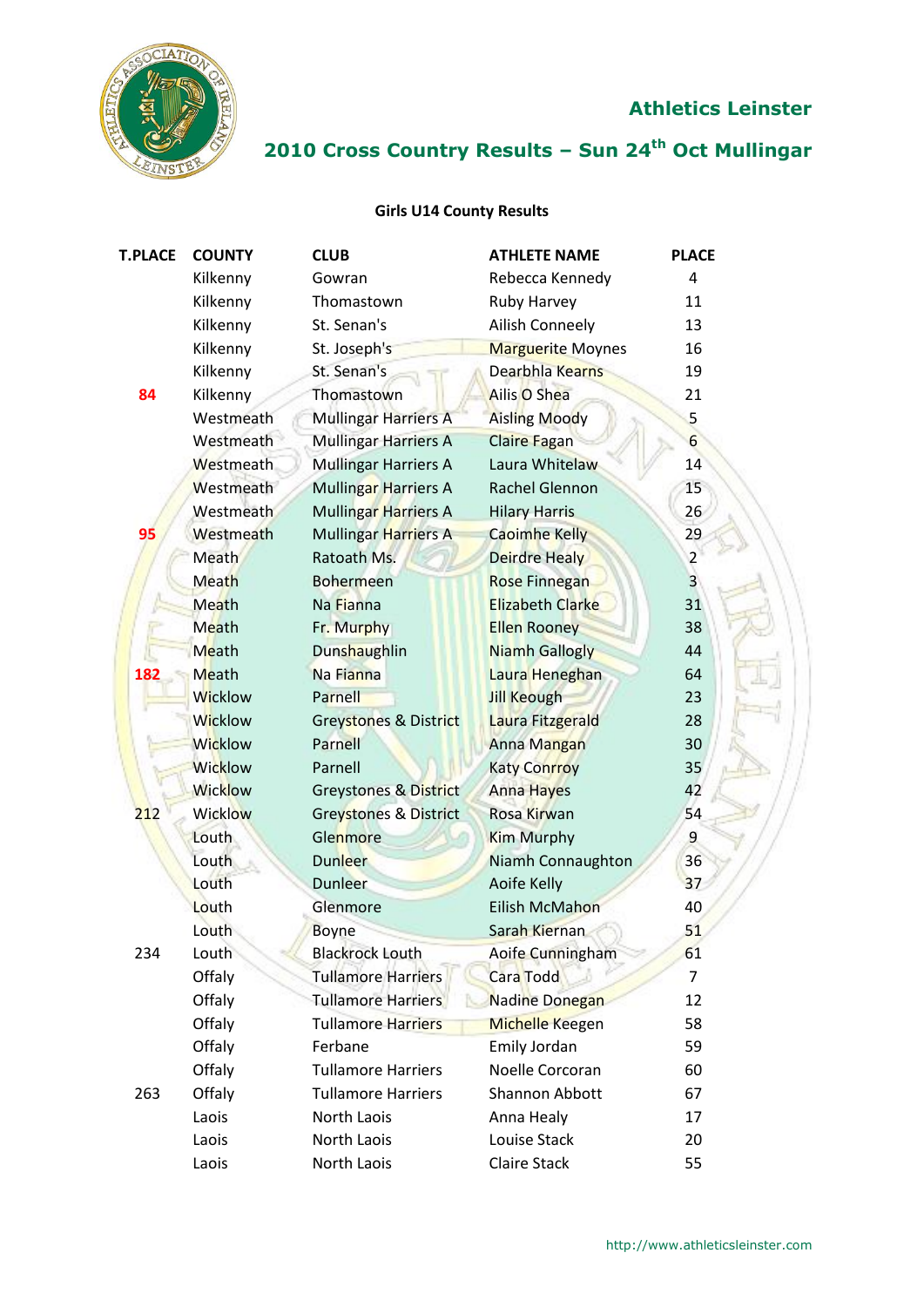

|     | Laois | St. Abban's | Hannah Carberry  | 62 |
|-----|-------|-------------|------------------|----|
|     | Laois | St. Abban's | Kelsey Warburton | 65 |
| 296 | Laois | North Laois | Shauna Hogan     | 77 |

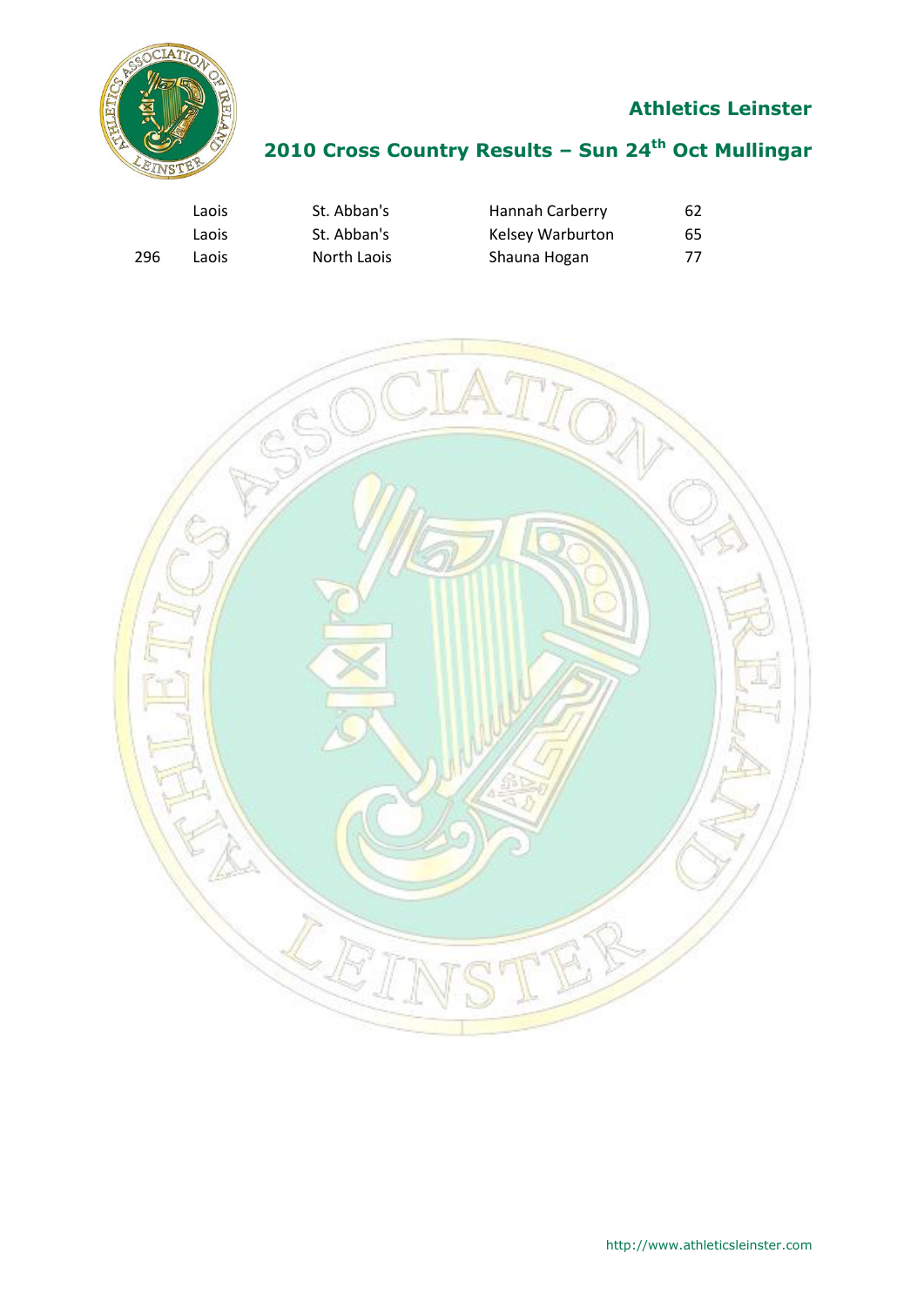

## **2010 Cross Country Results – Sun 24th Oct Mullingar**

#### **Girls U16 Individual Results**

| 530<br>Ciara Hewson<br><b>Mullingar Harriers A</b><br>1<br>Linda Conroy<br><b>Mullingar Harriers A</b><br>2<br>944<br>3<br>945<br>Lorraine Daly<br><b>Mullingar Harriers A</b><br>Nicole Cuskelly<br><b>Tullamore Harriers</b><br>501<br>4<br>5<br>513<br>Sinead Whelan<br>Thomastown<br>St. L. O'Toole's<br>6<br>474<br>Vera Nukrassova<br><b>Inbhear Dee</b><br>7<br>489<br>Jane Fagan<br>Rebecca Carr<br><b>Blackrock Louth</b><br>8<br>1,875<br>9<br>511<br><b>Megan Morrissey</b><br>Thomastown<br>Siobhan McArdle<br>10<br>940<br><b>Naas</b><br>495<br>11<br>Niamh O Connor<br>Edenderry<br>491<br><b>Ardee &amp; District</b><br>12<br><b>Aoife Donnelly</b><br>13<br>Lauren Kinsella<br>Enniscorthy<br>939<br>St. L. O'Toole's<br>14<br>475<br>Sarah Dermody<br>15<br><b>Edel Glennon</b><br>948<br><b>Mullingar Harriers A</b><br>16<br>492<br><b>Ardee &amp; District</b><br>Emma Fay<br>1,876<br>17<br>Nicola Fearon<br><b>Glenmore</b><br>505<br>Aoife Dempsey<br><b>Tullamore Harriers</b><br>18<br>947<br>Caoimhe Shaw<br>19<br><b>Mullingar Harriers A</b><br>512<br>Thomastown<br>20<br>Meave O Connor<br>21<br>946<br><b>Mullingar Harriers A</b><br>Lorna Moody<br>22<br>522<br>Laura Farrell<br>Fr. Murphy<br>514<br>23<br>Niamh O Shea<br>Thomastown<br><b>North Laois</b><br>24<br>508<br>Niamh Quinn<br>25<br>510<br><b>Greystones &amp; District</b><br>Amy Howard<br><b>Tullamore Harriers</b><br>26<br><b>Sinead Rigney</b><br>502<br>524<br>27<br><b>Ciara Rooney</b><br><b>Navan</b><br>28<br>Niamh Burke<br>St. Coca's<br>1,850<br>525<br>29<br>Siofra Cleary<br>St. Andrew's<br>Aine Breem<br>30<br>1,880<br>Glenmore<br>Gowran<br><b>Bella Lysath</b><br>31<br>520<br>$\mathbb{R}$<br>??<br>A.N. OTHER<br>32<br>1,906<br>33<br><b>Victoria Harris</b><br>949<br><b>Mullingar Harriers A</b><br>Parnell<br>34<br>941<br>Shiela Byrne<br><b>Tullamore Harriers</b><br>35<br>Ciara Izuchukwu<br>503<br>Roisin Dunne<br>North Laois<br>36<br>509<br>37<br>Adamstown<br>496<br>Claire Stephenson<br>Kate Maxwell<br><b>Tullamore Harriers</b><br>38<br>506<br>486<br>Lynda Earls<br><b>Inbhear Dee</b><br>39 | <b>PLACE</b> | # | <b>ATHLETE NAME</b> | <b>CLUB</b> |
|----------------------------------------------------------------------------------------------------------------------------------------------------------------------------------------------------------------------------------------------------------------------------------------------------------------------------------------------------------------------------------------------------------------------------------------------------------------------------------------------------------------------------------------------------------------------------------------------------------------------------------------------------------------------------------------------------------------------------------------------------------------------------------------------------------------------------------------------------------------------------------------------------------------------------------------------------------------------------------------------------------------------------------------------------------------------------------------------------------------------------------------------------------------------------------------------------------------------------------------------------------------------------------------------------------------------------------------------------------------------------------------------------------------------------------------------------------------------------------------------------------------------------------------------------------------------------------------------------------------------------------------------------------------------------------------------------------------------------------------------------------------------------------------------------------------------------------------------------------------------------------------------------------------------------------------------------------------------------------------------------------------------------------------------------------------------------------------------------------------------------------------|--------------|---|---------------------|-------------|
|                                                                                                                                                                                                                                                                                                                                                                                                                                                                                                                                                                                                                                                                                                                                                                                                                                                                                                                                                                                                                                                                                                                                                                                                                                                                                                                                                                                                                                                                                                                                                                                                                                                                                                                                                                                                                                                                                                                                                                                                                                                                                                                                        |              |   |                     |             |
|                                                                                                                                                                                                                                                                                                                                                                                                                                                                                                                                                                                                                                                                                                                                                                                                                                                                                                                                                                                                                                                                                                                                                                                                                                                                                                                                                                                                                                                                                                                                                                                                                                                                                                                                                                                                                                                                                                                                                                                                                                                                                                                                        |              |   |                     |             |
|                                                                                                                                                                                                                                                                                                                                                                                                                                                                                                                                                                                                                                                                                                                                                                                                                                                                                                                                                                                                                                                                                                                                                                                                                                                                                                                                                                                                                                                                                                                                                                                                                                                                                                                                                                                                                                                                                                                                                                                                                                                                                                                                        |              |   |                     |             |
|                                                                                                                                                                                                                                                                                                                                                                                                                                                                                                                                                                                                                                                                                                                                                                                                                                                                                                                                                                                                                                                                                                                                                                                                                                                                                                                                                                                                                                                                                                                                                                                                                                                                                                                                                                                                                                                                                                                                                                                                                                                                                                                                        |              |   |                     |             |
|                                                                                                                                                                                                                                                                                                                                                                                                                                                                                                                                                                                                                                                                                                                                                                                                                                                                                                                                                                                                                                                                                                                                                                                                                                                                                                                                                                                                                                                                                                                                                                                                                                                                                                                                                                                                                                                                                                                                                                                                                                                                                                                                        |              |   |                     |             |
|                                                                                                                                                                                                                                                                                                                                                                                                                                                                                                                                                                                                                                                                                                                                                                                                                                                                                                                                                                                                                                                                                                                                                                                                                                                                                                                                                                                                                                                                                                                                                                                                                                                                                                                                                                                                                                                                                                                                                                                                                                                                                                                                        |              |   |                     |             |
|                                                                                                                                                                                                                                                                                                                                                                                                                                                                                                                                                                                                                                                                                                                                                                                                                                                                                                                                                                                                                                                                                                                                                                                                                                                                                                                                                                                                                                                                                                                                                                                                                                                                                                                                                                                                                                                                                                                                                                                                                                                                                                                                        |              |   |                     |             |
|                                                                                                                                                                                                                                                                                                                                                                                                                                                                                                                                                                                                                                                                                                                                                                                                                                                                                                                                                                                                                                                                                                                                                                                                                                                                                                                                                                                                                                                                                                                                                                                                                                                                                                                                                                                                                                                                                                                                                                                                                                                                                                                                        |              |   |                     |             |
|                                                                                                                                                                                                                                                                                                                                                                                                                                                                                                                                                                                                                                                                                                                                                                                                                                                                                                                                                                                                                                                                                                                                                                                                                                                                                                                                                                                                                                                                                                                                                                                                                                                                                                                                                                                                                                                                                                                                                                                                                                                                                                                                        |              |   |                     |             |
|                                                                                                                                                                                                                                                                                                                                                                                                                                                                                                                                                                                                                                                                                                                                                                                                                                                                                                                                                                                                                                                                                                                                                                                                                                                                                                                                                                                                                                                                                                                                                                                                                                                                                                                                                                                                                                                                                                                                                                                                                                                                                                                                        |              |   |                     |             |
|                                                                                                                                                                                                                                                                                                                                                                                                                                                                                                                                                                                                                                                                                                                                                                                                                                                                                                                                                                                                                                                                                                                                                                                                                                                                                                                                                                                                                                                                                                                                                                                                                                                                                                                                                                                                                                                                                                                                                                                                                                                                                                                                        |              |   |                     |             |
|                                                                                                                                                                                                                                                                                                                                                                                                                                                                                                                                                                                                                                                                                                                                                                                                                                                                                                                                                                                                                                                                                                                                                                                                                                                                                                                                                                                                                                                                                                                                                                                                                                                                                                                                                                                                                                                                                                                                                                                                                                                                                                                                        |              |   |                     |             |
|                                                                                                                                                                                                                                                                                                                                                                                                                                                                                                                                                                                                                                                                                                                                                                                                                                                                                                                                                                                                                                                                                                                                                                                                                                                                                                                                                                                                                                                                                                                                                                                                                                                                                                                                                                                                                                                                                                                                                                                                                                                                                                                                        |              |   |                     |             |
|                                                                                                                                                                                                                                                                                                                                                                                                                                                                                                                                                                                                                                                                                                                                                                                                                                                                                                                                                                                                                                                                                                                                                                                                                                                                                                                                                                                                                                                                                                                                                                                                                                                                                                                                                                                                                                                                                                                                                                                                                                                                                                                                        |              |   |                     |             |
|                                                                                                                                                                                                                                                                                                                                                                                                                                                                                                                                                                                                                                                                                                                                                                                                                                                                                                                                                                                                                                                                                                                                                                                                                                                                                                                                                                                                                                                                                                                                                                                                                                                                                                                                                                                                                                                                                                                                                                                                                                                                                                                                        |              |   |                     |             |
|                                                                                                                                                                                                                                                                                                                                                                                                                                                                                                                                                                                                                                                                                                                                                                                                                                                                                                                                                                                                                                                                                                                                                                                                                                                                                                                                                                                                                                                                                                                                                                                                                                                                                                                                                                                                                                                                                                                                                                                                                                                                                                                                        |              |   |                     |             |
|                                                                                                                                                                                                                                                                                                                                                                                                                                                                                                                                                                                                                                                                                                                                                                                                                                                                                                                                                                                                                                                                                                                                                                                                                                                                                                                                                                                                                                                                                                                                                                                                                                                                                                                                                                                                                                                                                                                                                                                                                                                                                                                                        |              |   |                     |             |
|                                                                                                                                                                                                                                                                                                                                                                                                                                                                                                                                                                                                                                                                                                                                                                                                                                                                                                                                                                                                                                                                                                                                                                                                                                                                                                                                                                                                                                                                                                                                                                                                                                                                                                                                                                                                                                                                                                                                                                                                                                                                                                                                        |              |   |                     |             |
|                                                                                                                                                                                                                                                                                                                                                                                                                                                                                                                                                                                                                                                                                                                                                                                                                                                                                                                                                                                                                                                                                                                                                                                                                                                                                                                                                                                                                                                                                                                                                                                                                                                                                                                                                                                                                                                                                                                                                                                                                                                                                                                                        |              |   |                     |             |
|                                                                                                                                                                                                                                                                                                                                                                                                                                                                                                                                                                                                                                                                                                                                                                                                                                                                                                                                                                                                                                                                                                                                                                                                                                                                                                                                                                                                                                                                                                                                                                                                                                                                                                                                                                                                                                                                                                                                                                                                                                                                                                                                        |              |   |                     |             |
|                                                                                                                                                                                                                                                                                                                                                                                                                                                                                                                                                                                                                                                                                                                                                                                                                                                                                                                                                                                                                                                                                                                                                                                                                                                                                                                                                                                                                                                                                                                                                                                                                                                                                                                                                                                                                                                                                                                                                                                                                                                                                                                                        |              |   |                     |             |
|                                                                                                                                                                                                                                                                                                                                                                                                                                                                                                                                                                                                                                                                                                                                                                                                                                                                                                                                                                                                                                                                                                                                                                                                                                                                                                                                                                                                                                                                                                                                                                                                                                                                                                                                                                                                                                                                                                                                                                                                                                                                                                                                        |              |   |                     |             |
|                                                                                                                                                                                                                                                                                                                                                                                                                                                                                                                                                                                                                                                                                                                                                                                                                                                                                                                                                                                                                                                                                                                                                                                                                                                                                                                                                                                                                                                                                                                                                                                                                                                                                                                                                                                                                                                                                                                                                                                                                                                                                                                                        |              |   |                     |             |
|                                                                                                                                                                                                                                                                                                                                                                                                                                                                                                                                                                                                                                                                                                                                                                                                                                                                                                                                                                                                                                                                                                                                                                                                                                                                                                                                                                                                                                                                                                                                                                                                                                                                                                                                                                                                                                                                                                                                                                                                                                                                                                                                        |              |   |                     |             |
|                                                                                                                                                                                                                                                                                                                                                                                                                                                                                                                                                                                                                                                                                                                                                                                                                                                                                                                                                                                                                                                                                                                                                                                                                                                                                                                                                                                                                                                                                                                                                                                                                                                                                                                                                                                                                                                                                                                                                                                                                                                                                                                                        |              |   |                     |             |
|                                                                                                                                                                                                                                                                                                                                                                                                                                                                                                                                                                                                                                                                                                                                                                                                                                                                                                                                                                                                                                                                                                                                                                                                                                                                                                                                                                                                                                                                                                                                                                                                                                                                                                                                                                                                                                                                                                                                                                                                                                                                                                                                        |              |   |                     |             |
|                                                                                                                                                                                                                                                                                                                                                                                                                                                                                                                                                                                                                                                                                                                                                                                                                                                                                                                                                                                                                                                                                                                                                                                                                                                                                                                                                                                                                                                                                                                                                                                                                                                                                                                                                                                                                                                                                                                                                                                                                                                                                                                                        |              |   |                     |             |
|                                                                                                                                                                                                                                                                                                                                                                                                                                                                                                                                                                                                                                                                                                                                                                                                                                                                                                                                                                                                                                                                                                                                                                                                                                                                                                                                                                                                                                                                                                                                                                                                                                                                                                                                                                                                                                                                                                                                                                                                                                                                                                                                        |              |   |                     |             |
|                                                                                                                                                                                                                                                                                                                                                                                                                                                                                                                                                                                                                                                                                                                                                                                                                                                                                                                                                                                                                                                                                                                                                                                                                                                                                                                                                                                                                                                                                                                                                                                                                                                                                                                                                                                                                                                                                                                                                                                                                                                                                                                                        |              |   |                     |             |
|                                                                                                                                                                                                                                                                                                                                                                                                                                                                                                                                                                                                                                                                                                                                                                                                                                                                                                                                                                                                                                                                                                                                                                                                                                                                                                                                                                                                                                                                                                                                                                                                                                                                                                                                                                                                                                                                                                                                                                                                                                                                                                                                        |              |   |                     |             |
|                                                                                                                                                                                                                                                                                                                                                                                                                                                                                                                                                                                                                                                                                                                                                                                                                                                                                                                                                                                                                                                                                                                                                                                                                                                                                                                                                                                                                                                                                                                                                                                                                                                                                                                                                                                                                                                                                                                                                                                                                                                                                                                                        |              |   |                     |             |
|                                                                                                                                                                                                                                                                                                                                                                                                                                                                                                                                                                                                                                                                                                                                                                                                                                                                                                                                                                                                                                                                                                                                                                                                                                                                                                                                                                                                                                                                                                                                                                                                                                                                                                                                                                                                                                                                                                                                                                                                                                                                                                                                        |              |   |                     |             |
|                                                                                                                                                                                                                                                                                                                                                                                                                                                                                                                                                                                                                                                                                                                                                                                                                                                                                                                                                                                                                                                                                                                                                                                                                                                                                                                                                                                                                                                                                                                                                                                                                                                                                                                                                                                                                                                                                                                                                                                                                                                                                                                                        |              |   |                     |             |
|                                                                                                                                                                                                                                                                                                                                                                                                                                                                                                                                                                                                                                                                                                                                                                                                                                                                                                                                                                                                                                                                                                                                                                                                                                                                                                                                                                                                                                                                                                                                                                                                                                                                                                                                                                                                                                                                                                                                                                                                                                                                                                                                        |              |   |                     |             |
|                                                                                                                                                                                                                                                                                                                                                                                                                                                                                                                                                                                                                                                                                                                                                                                                                                                                                                                                                                                                                                                                                                                                                                                                                                                                                                                                                                                                                                                                                                                                                                                                                                                                                                                                                                                                                                                                                                                                                                                                                                                                                                                                        |              |   |                     |             |
|                                                                                                                                                                                                                                                                                                                                                                                                                                                                                                                                                                                                                                                                                                                                                                                                                                                                                                                                                                                                                                                                                                                                                                                                                                                                                                                                                                                                                                                                                                                                                                                                                                                                                                                                                                                                                                                                                                                                                                                                                                                                                                                                        |              |   |                     |             |
|                                                                                                                                                                                                                                                                                                                                                                                                                                                                                                                                                                                                                                                                                                                                                                                                                                                                                                                                                                                                                                                                                                                                                                                                                                                                                                                                                                                                                                                                                                                                                                                                                                                                                                                                                                                                                                                                                                                                                                                                                                                                                                                                        |              |   |                     |             |
|                                                                                                                                                                                                                                                                                                                                                                                                                                                                                                                                                                                                                                                                                                                                                                                                                                                                                                                                                                                                                                                                                                                                                                                                                                                                                                                                                                                                                                                                                                                                                                                                                                                                                                                                                                                                                                                                                                                                                                                                                                                                                                                                        |              |   |                     |             |
|                                                                                                                                                                                                                                                                                                                                                                                                                                                                                                                                                                                                                                                                                                                                                                                                                                                                                                                                                                                                                                                                                                                                                                                                                                                                                                                                                                                                                                                                                                                                                                                                                                                                                                                                                                                                                                                                                                                                                                                                                                                                                                                                        |              |   |                     |             |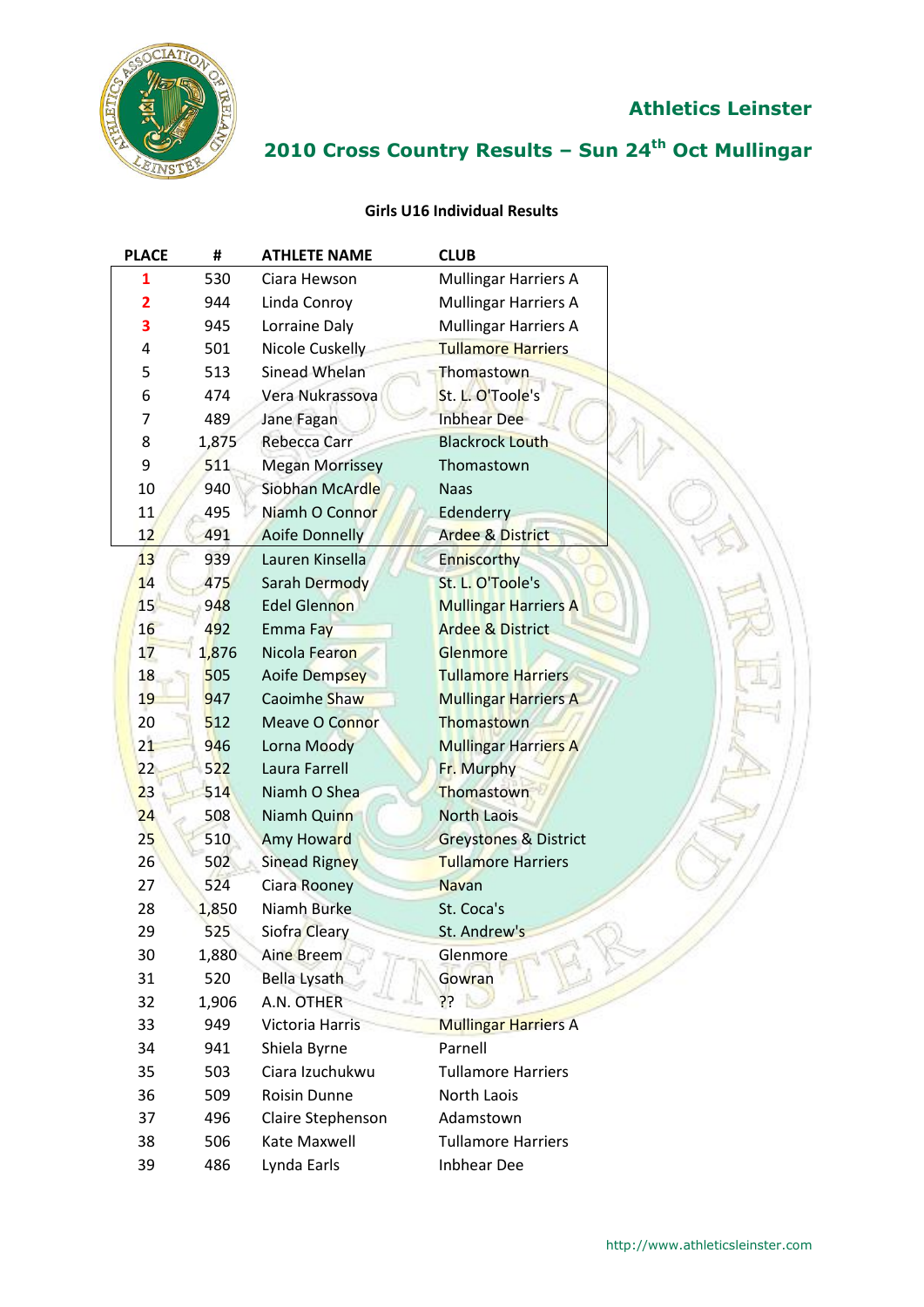

## **2010 Cross Country Results – Sun 24th Oct Mullingar**

| 40 | 493   | Clara Leacy          | Ardee & District          |
|----|-------|----------------------|---------------------------|
| 41 | 943   | Poppy Keogh          | Parnell                   |
| 42 | 527   | Gillian Hawdon       | St. Brigid's              |
| 43 | 490   | Caoimhe Dempsey      | <b>Inbhear Dee</b>        |
| 44 | 500   | Vivian Fleischer     | Celbridge                 |
| 45 | 1,879 | Eimear O Connor      | Glenmore                  |
| 46 | 951   | Lorraine Claffey     | <b>Mullingar Harriers</b> |
| 47 | 487   | Zoe Lematy           | Inbhear Dee               |
| 48 | 528   | <b>Ciara Delaney</b> | St. Brigid's              |
|    |       |                      |                           |

#### **Girls U16 Club Results**

| <b>T.PLACE</b> | <b>CLUB</b>                 | <b>PLACE</b>   | <b>ATHLETE NAME</b>    |  |
|----------------|-----------------------------|----------------|------------------------|--|
|                | <b>Mullingar Harriers A</b> | $\mathbf{1}$   | Ciara Hewson           |  |
|                | <b>Mullingar Harriers A</b> | $\overline{2}$ | <b>Linda Conroy</b>    |  |
|                | <b>Mullingar Harriers A</b> | 3              | <b>Lorraine Daly</b>   |  |
| 21             | <b>Mullingar Harriers A</b> | 15             | <b>Edel Glennon</b>    |  |
|                | Thomastown                  | 5              | <b>Sinead Whelan</b>   |  |
|                | Thomastown                  | 9              | <b>Megan Morrissey</b> |  |
|                | Thomastown                  | 20             | <b>Meave O Connor</b>  |  |
|                | Thomastown                  | 23             | Niamh O Shea           |  |
|                | <b>Tullamore Harriers</b>   | 4              | <b>Nicole Cuskelly</b> |  |
|                | Tullamore Harriers          | 18             | <b>Aoife Dempsey</b>   |  |
|                | <b>Tullamore Harriers</b>   | 26             | <b>Sinead Rigney</b>   |  |
| 83             | <b>Tullamore Harriers</b>   | 35             | Ciara Izuchukwu        |  |
|                | <b>Inbhear Dee</b>          | 7              | <b>Jane Fagan</b>      |  |
|                | <b>Inbhear Dee</b>          | 39             | Lynda Earls            |  |
|                | <b>Inbhear Dee</b>          | 43             | <b>Caoimhe Dempsey</b> |  |
| 136            | <b>Inbhear Dee</b>          | 47             | Zoe Lematy             |  |
|                |                             |                |                        |  |

#### **Girls U16 County Results**

| <b>T.PLACE</b> | <b>COUNTY</b> | <b>CLUB</b>                 | <b>ATHLETE NAME</b>  | <b>PLACE</b> |
|----------------|---------------|-----------------------------|----------------------|--------------|
|                | Westmeath     | <b>Mullingar Harriers A</b> | <b>Linda Conroy</b>  | 2            |
|                | Westmeath     | <b>Mullingar Harriers A</b> | <b>Lorraine Daly</b> | 3            |
|                | Westmeath     | <b>Mullingar Harriers A</b> | <b>Edel Glennon</b>  | 15           |
|                | Westmeath     | <b>Mullingar Harriers A</b> | Caoimhe Shaw         | 19           |
|                | Westmeath     | <b>Mullingar Harriers A</b> | Lorna Moody          | 21           |
| 93             | Westmeath     | <b>Mullingar Harriers A</b> | Victoria Harris      | 33           |
|                | Louth         | <b>Blackrock Louth</b>      | Rebecca Carr         | 8            |
|                | Louth         | Ardee & District            | Aoife Donnelly       | 12           |
|                | Louth         | Ardee & District            | Emma Fay             | 16           |
|                | Louth         | Glenmore                    | Nicola Fearon        | 17           |
|                |               |                             |                      |              |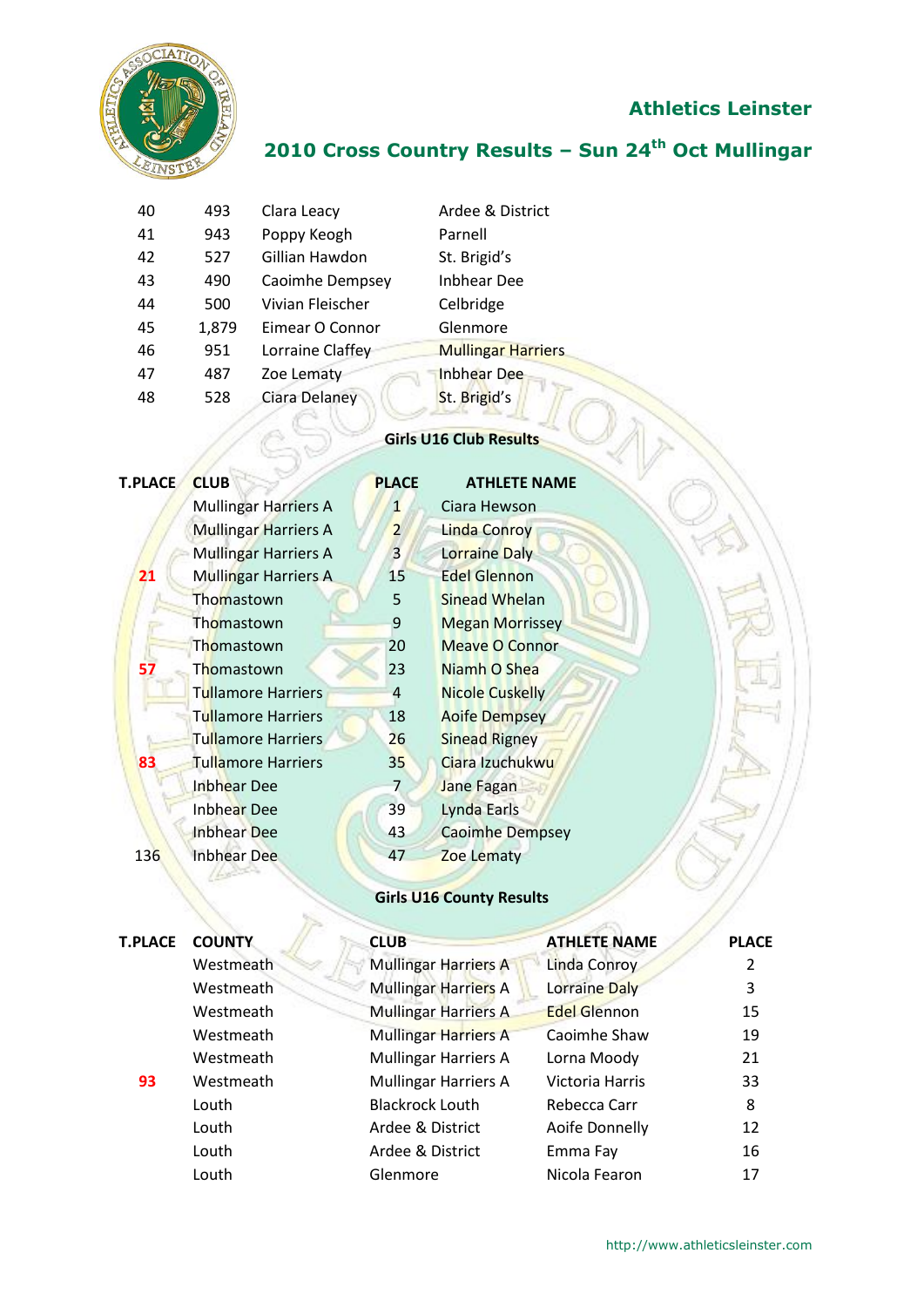

|     | Louth          | Glenmore                         | Aine Breem             | 30             |
|-----|----------------|----------------------------------|------------------------|----------------|
| 123 | Louth          | Ardee & District                 | Clara Leacy            | 40             |
|     | Offaly         | <b>Tullamore Harriers</b>        | Nicole Cuskelly        | 4              |
|     | Offaly         | Edenderry                        | Niamh O Connor         | 11             |
|     | Offaly         | <b>Tullamore Harriers</b>        | Aoife Dempsey          | 18             |
|     | Offaly         | <b>Tullamore Harriers</b>        | Sinead Rigney          | 26             |
|     | Offaly         | <b>Tullamore Harriers</b>        | Ciara Izuchukwu        | 35             |
| 132 | Offaly         | Tullamore Harriers               | Kate Maxwell           | 38             |
|     | Wicklow        | Inbhear Dee                      | Jane Fagan             | $\overline{7}$ |
|     | Wicklow        | <b>Greystones &amp; District</b> | <b>Amy Howard</b>      | 25             |
|     | Wicklow        | Parnell                          | Shiela Byrne           | 34             |
|     | <b>Wicklow</b> | <b>Inbhear Dee</b>               | Lynda Earls            | 39             |
|     | <b>Wicklow</b> | Parnell                          | Poppy Keogh            | 41             |
| 189 | Wicklow        | <b>Inbhear Dee</b>               | <b>Caoimhe Dempsey</b> | 43             |
|     |                | EINSTE                           |                        |                |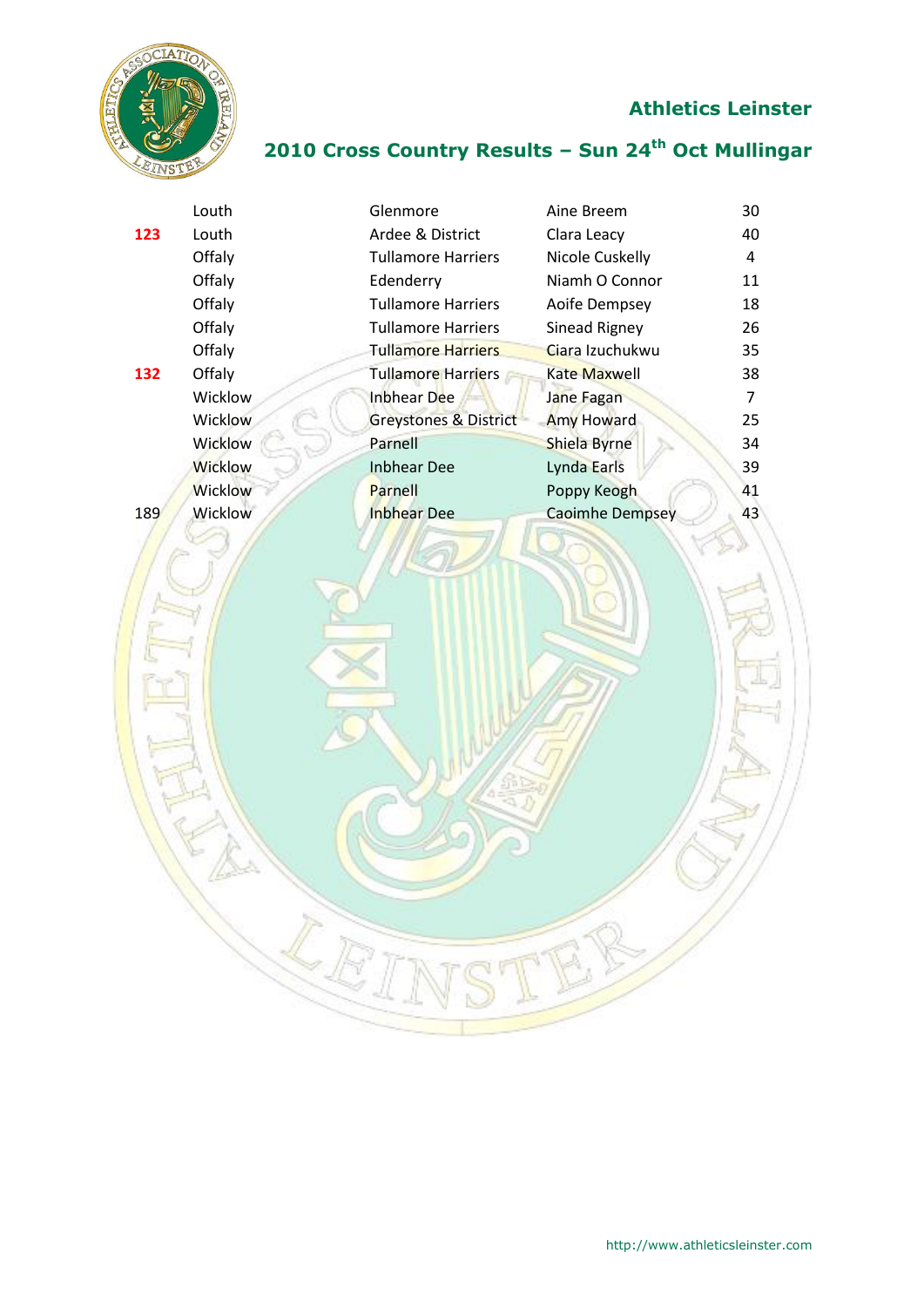

## **2010 Cross Country Results – Sun 24th Oct Mullingar**

#### **Girls U18 Individual Results**

| <b>PLACE</b>   | #           | <b>ATHLETE NAME</b>    | <b>CLUB</b>                         |
|----------------|-------------|------------------------|-------------------------------------|
| $\mathbf{1}$   | 1,885       | Mary Ann O Sullivan    | Tinryland                           |
| $\overline{2}$ | 593         | Mary Mulhane           | North Laois                         |
| 3              | 587         | Rachael Smyth          | St. Coca's                          |
| 4              | 571         | <b>Bronagh Kearns</b>  | St. Senan's                         |
| 5              | 1,827       | <b>Rachel Neary</b>    | Na Fianna                           |
| 6              | 600         | Mary Ellen Doyle       | Gowran                              |
| 7              | 575         | Meghan O Keeffe        | <b>Kilkenny City Harriers</b>       |
| 8              | 574         | Aine Kinsella          | St. Senan's                         |
| 9              | 1,889       | <b>Sinead McDonald</b> | Glenmore                            |
| 10             | 598         | <b>Claire Fox</b>      | Greystones & District               |
| 11             | 1,886       | Muireann O Sullivan    | Tinryland                           |
| 12             | 1,888       | Jenny Doheny           | <b>Tinryland</b>                    |
| 13             | 1,825       | <b>Chloe Abbott</b>    | <b>Naas</b>                         |
| 14             | 601         | Joanna Morrissey       | Gowran                              |
| 15             | 595         | <b>Kate McDonald</b>   | <b>North Laois</b>                  |
| 16             | 582         | Ali Geraghty           | <b>Inbhear Dee</b>                  |
| 17             | 604         | Laura Walpole          | Thomastown                          |
| 18             | 594         | Mary Campbell          | <b>North Laois</b>                  |
| 19             | 596         | <b>Breda McDonald</b>  | <b>North Laois</b>                  |
| 20             | 1,826       | Anna Ryan              | <b>Mullingar Harriers</b>           |
| 21             | 1,998       | <b>Emily Sheridan</b>  | St. Brigid's                        |
| 22             | 583         | Aimee Mooney           | <b>Inbhear Dee</b>                  |
| 23             | 572         | Orla Butler            | St. Senan's                         |
| 24             | 573         | Aoife Butler           | St. Senan's                         |
|                |             |                        | <b>Girls U18 Club Results</b>       |
| <b>T.PLACE</b> | <b>CLUB</b> |                        | <b>ATHLETE NAME</b><br><b>PLACE</b> |
|                | North Laois |                        | Mary Mulhane<br>2                   |

| .PLACE | <b>CLUB</b> | <b>ATHLETE NAME</b>   | <b>PLACE</b> |
|--------|-------------|-----------------------|--------------|
|        | North Laois | Mary Mulhane          |              |
|        | North Laois | <b>Kate McDonald</b>  | 15           |
|        | North Laois | <b>Mary Campbell</b>  | 18           |
| 54     | North Laois | <b>Breda McDonald</b> | 19           |
|        | St. Senan's | <b>Bronagh Kearns</b> |              |
|        | St. Senan's | Aine Kinsella         | 8            |
|        | St. Senan's | Orla Butler           | 23           |
| 59     | St. Senan's | Aoife Butler          | 24           |
|        |             |                       |              |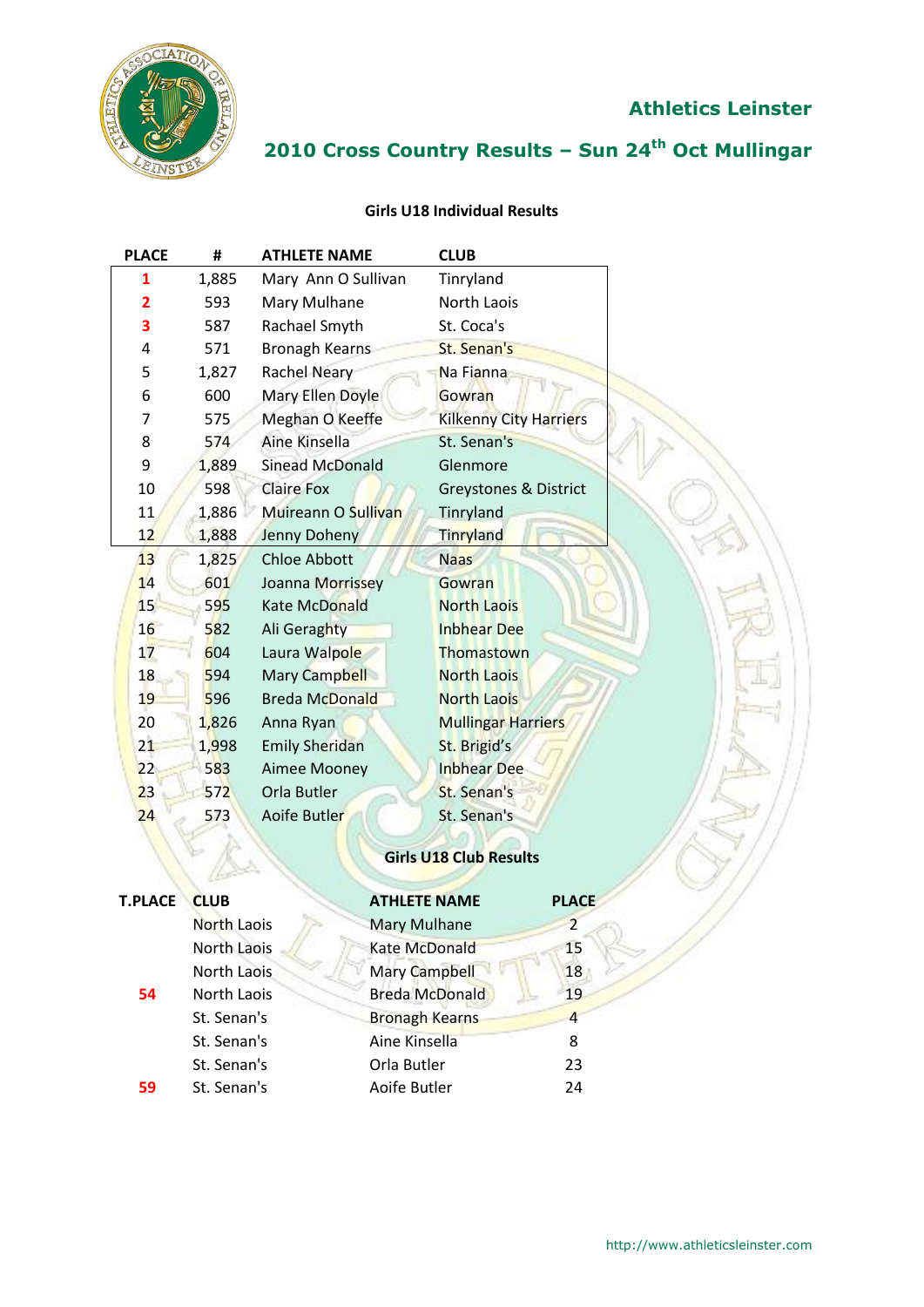

## **2010 Cross Country Results – Sun 24th Oct Mullingar**

#### **Girls U18 County Results**

| <b>T.PLACE</b> | <b>COUNTY</b> | <b>CLUB</b>            | <b>ATHLETE NAME</b>   | <b>PLACE</b>   |
|----------------|---------------|------------------------|-----------------------|----------------|
|                | Kilkenny      | St. Senan's            | <b>Bronagh Kearns</b> | $\overline{4}$ |
|                | Kilkenny      | Gowran                 | Mary Ellen Doyle      | $6\,$          |
|                | Kilkenny      | Kilkenny City Harriers | Meghan O Keeffe       | $\overline{7}$ |
|                | Kilkenny      | St. Senan's            | Aine Kinsella         | 8              |
|                | Kilkenny      | Gowran                 | Joanna Morrissey      | 14             |
| 56             | Kilkenny      | Thomastown             | Laura Walpole         | 17             |
|                |               |                        |                       |                |
|                |               |                        |                       |                |
|                |               |                        |                       |                |
|                |               |                        |                       |                |
|                |               |                        |                       |                |
|                |               |                        |                       |                |
|                |               |                        |                       |                |
|                |               |                        |                       |                |
|                |               |                        |                       |                |
|                |               |                        |                       |                |
|                |               |                        |                       |                |
|                |               |                        |                       |                |
|                |               |                        |                       |                |
|                |               |                        |                       |                |
|                |               |                        |                       |                |
|                |               |                        |                       |                |
|                |               |                        |                       |                |
|                |               |                        |                       |                |
|                |               |                        |                       |                |
|                |               |                        |                       |                |
|                |               |                        |                       |                |
|                |               |                        |                       |                |
|                |               |                        |                       |                |
|                |               |                        |                       |                |
|                |               |                        |                       |                |
|                |               |                        |                       |                |
|                |               |                        |                       |                |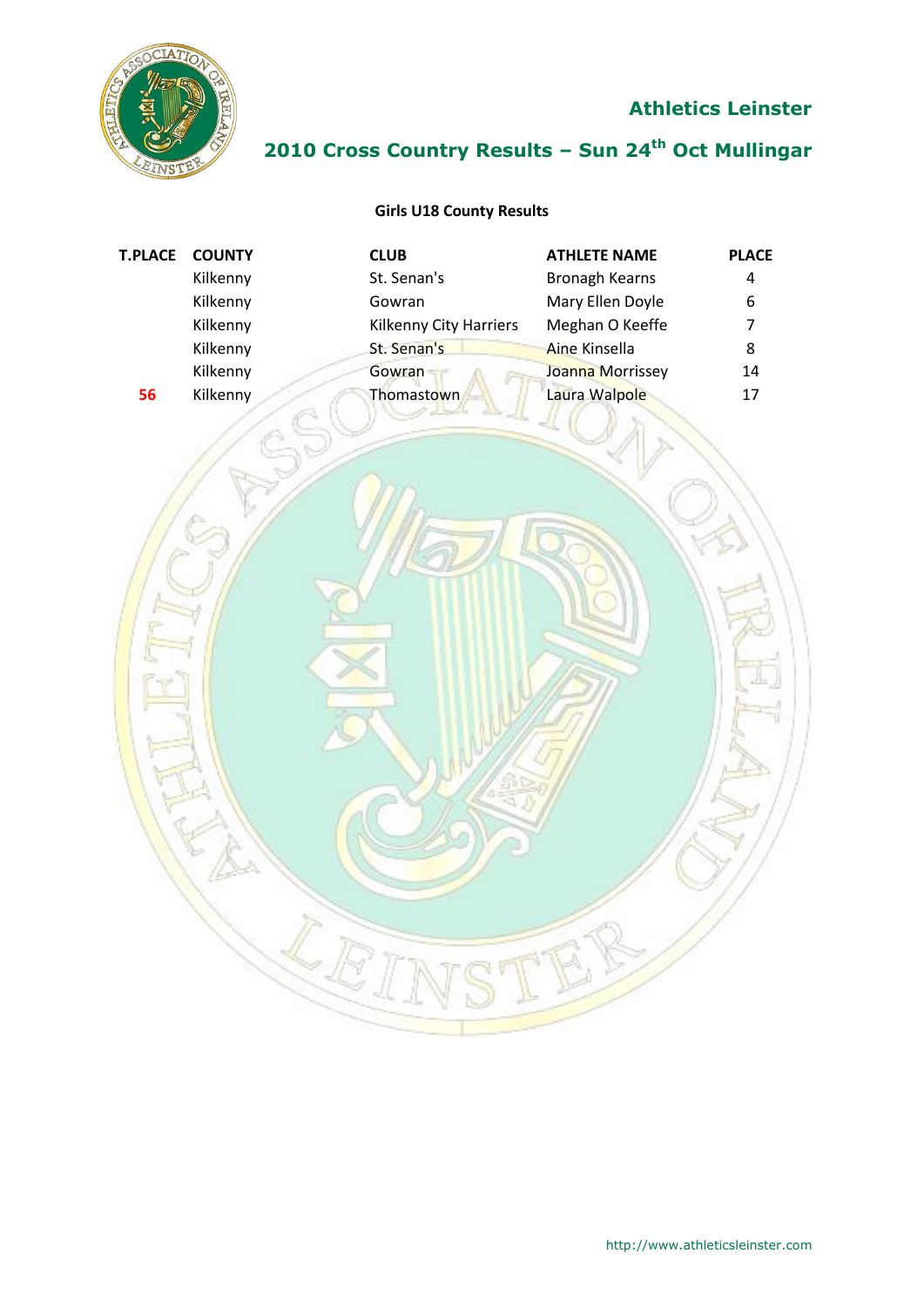

## **2010 Cross Country Results – Sun 24th Oct Mullingar**

#### **Novice Women Individual Results**

| <b>PLACE</b>   | <b>TIME</b> | #     | <b>ATHLETE NAME</b>        | <b>CLUB</b>                   |
|----------------|-------------|-------|----------------------------|-------------------------------|
| $\mathbf{1}$   | 10.07       | 1,912 | Deirdre Doyle              | Tinryland                     |
| $\overline{2}$ | 10.38       | 698   | Ailish Brennan             | St. Abban's                   |
| 3              | 10.4        | 1,976 | Ciara Wilson               | D.M.P                         |
| 4              | 10.45       | 671   | Una Britton                | Sli Cualann                   |
| 5              | 10.47       | 685   | Alisa Cotter               | <b>Donore Harriers A</b>      |
| 6              | 10.55       | 1,975 | Aoife Joyce                | <b>Crusaders</b>              |
| $\overline{7}$ | 10.59       | 1,744 | Michelle O Halloran        | <b>Mullingar Harriers</b>     |
| 8              | 11.02       | 686   | <b>Mairead Kirby</b>       | <b>Donore Harriers A</b>      |
| 9              | 11.05       | 1,918 | <b>Susan McDonnell</b>     | Sportsworld                   |
| 10             | 11.06       | 1,919 | Mairead O Callaghan        | Sportsworld                   |
| 11             | 11.17       | 1,745 | Linda Fahy                 | Dunshaughlin                  |
| 12             | 11.18       | 683   | Maura Kearns               | Donore Harriers (A)           |
| 13             | 11.25       | 1,742 | <b>Ciara Hassett</b>       | Rathfarnham WSAF              |
| 14             | 11.26       | 703   | <b>Caoilte Malone</b>      | <b>Kilkenny City Harriers</b> |
| 15             | 11.27       | 761   | <b>Maria Griffin</b>       | St. Joseph's                  |
| 16             | 11.3        | 664   | Lena Sinclair              | <b>Liffey Valley</b>          |
| 17             | 11.33       | 663   | Maria Murphy               | <b>Kilkenny City Harriers</b> |
| 18             | 11.34       | 1,739 | <b>Lesley Tilson</b>       | <b>Rathfarnham WSAF</b>       |
| 19             | 11.36       | 1,914 | <b>Ciara Foster</b>        | Sportsworld                   |
| 20             | 11.38       | 687   | <b>Sinead McCauley</b>     | <b>Donore Harriers A</b>      |
| 21             | 11.41       | 675   | Maria Slattery             | Sli Cualann                   |
| 22             | 11.47       | 1,979 | <b>Tressan McCambridge</b> | <b>Crusaders</b>              |
| 23             | 11.49       | 1,740 | <b>Grainne Connor</b>      | Rathfarnham WSAF              |
| 24             | 11.57       | 1,943 | <b>Michelle Mulleney</b>   | <b>Tullamore Harriers</b>     |
| 25             | 11.58       | 764   | <b>Francis Mulally</b>     | St. Joseph's                  |
| 26             | 11.59       | 688   | Michelle O Hagan           | Donore Harriers A             |
| 27             | 12          | 710   | Julie O'Hagan              | <b>Naas</b>                   |
| 28             | 12.02       | 665   | Siobhan Keenehan           | <b>Liffey Valley</b>          |
| 29             | 12.03       | 1,942 | Mary Daly                  | <b>Tullamore Harriers</b>     |
| 30             | 12.06       | 689   | <b>Bridget Kiely</b>       | <b>Donore Harriers A</b>      |
| 31             | 12.07       | 661   | <b>Sinead Foley</b>        | <b>Kilkenny City Harriers</b> |
| 32             | 12.08       | 1,913 | <b>Caitriona Higgins</b>   | Sportsworld                   |
| 33             | 12.09       | 705   | Andrea Fleischer           | <b>Celbridge</b>              |
| 34             | 12.1        | 1,738 | Lorraine Nolan             | Rathfarnham WSAF              |
| 35             | 12.11       | 691   | Clare Doyle                | <b>Donore Harriers</b>        |
| 36             | 12.12       | 694   | Marianne Dunlevy           | <b>Donore Harriers</b>        |
| 37             | 12.13       | 708   | Lynnis Reilly              | St. Coca's                    |
| 38             | 12.15       | 1,944 | Rita Daly Ravenhill        | <b>Tullamore Harriers</b>     |
| 39             | 12.16       | 1,917 | Emma Fitzpatrick           | Sportsworld                   |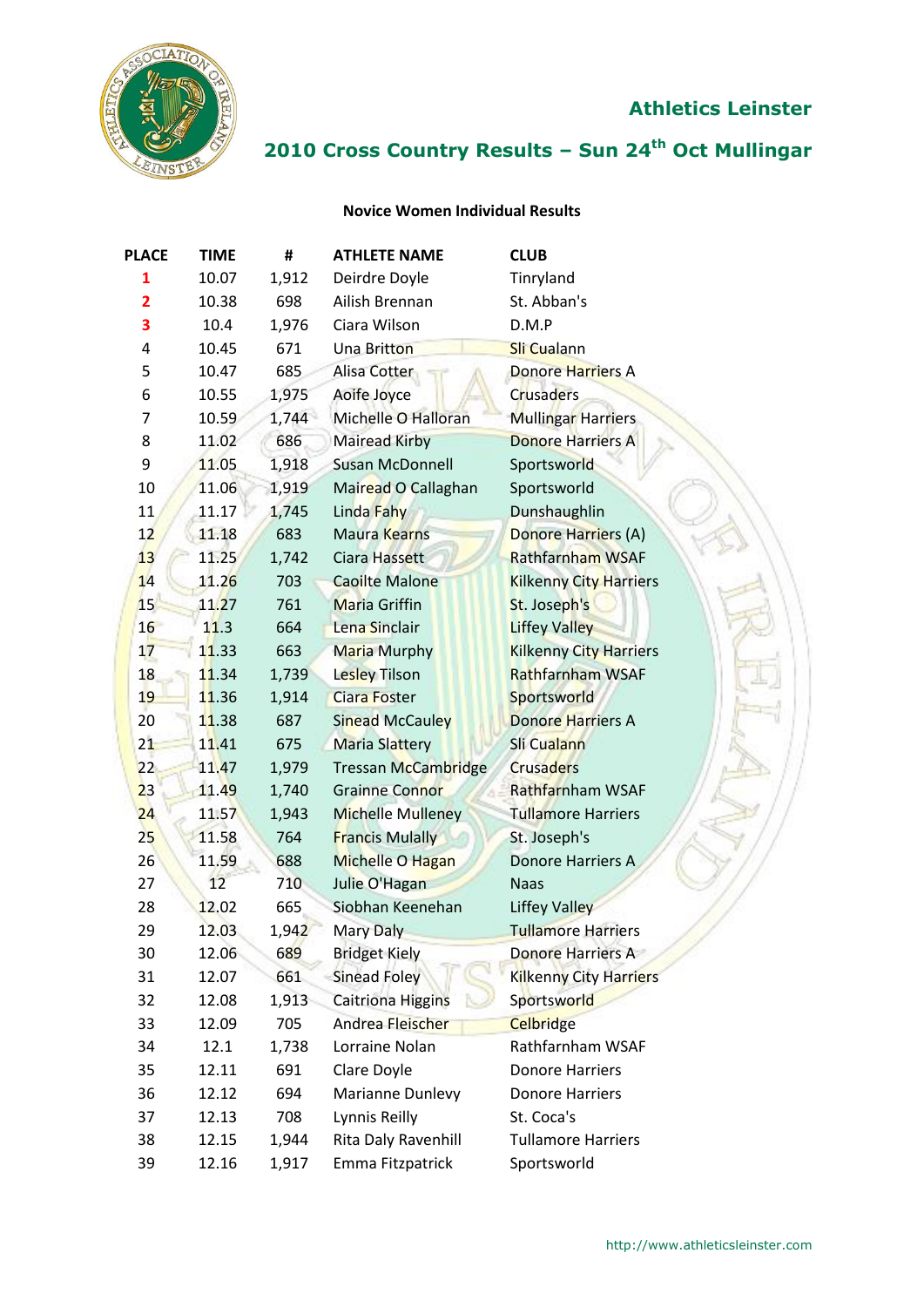

### **2010 Cross Country Results – Sun 24th Oct Mullingar**

| 40                                       | 12.2  | 1,948 | Mariena Sznicer        | <b>Tullamore Harriers</b> |
|------------------------------------------|-------|-------|------------------------|---------------------------|
| 41                                       | 12.23 | 762   | Mary Doblin            | St. Joseph's              |
| 42                                       | 12.26 | 9,999 | <b>GUEST</b>           | <b>GUEST</b>              |
| 43                                       | 12.28 | 662   | Roisin Hickey          | Kilkenny City Harriers    |
| 44                                       | 12.31 | 679   | <b>Claire Mullally</b> | St. Michael's             |
| 45                                       | 12.34 | 1,915 | Siobheal Waldron       | Sportsworld               |
| 46                                       | 12.36 | 707   | Lizanne Healy          | <b>Celbridge</b>          |
| 47                                       | 12.39 | 693   | Patricia Doran         | <b>Donore Harriers</b>    |
| 48                                       | 12.41 | 667   | <b>Ger Feely</b>       | Liffey Valley             |
| 49                                       | 12.46 | 773   | <b>Mairead Moore</b>   | St. Abban's               |
| 50                                       | 12.48 | 1,920 | Nuala O Connor         | Sportsworld               |
| 51                                       | 13.02 | 1,947 | Georgina Touhey        | <b>Tullamore Harriers</b> |
| 52                                       | 13.06 | 1,946 | Martina Conlon         | <b>Tullamore Harriers</b> |
| 53                                       | 13.15 | 1,731 | Hannah Buchanan        | <b>Mullingar Harriers</b> |
| 54                                       | 13.16 | 690   | Mary Murphy            | <b>Donore Harriers B</b>  |
| 55                                       | 13.22 | 668   | Majella Twomey         | <b>Liffey Valley</b>      |
| 56                                       | 13.23 | 1,987 | <b>Sally Forristal</b> | St. Joseph's              |
| 57                                       | 13.33 | 704   | <b>Sile Carroll</b>    | Castlecomer               |
| 58                                       | 13.38 | 706   | <b>Anna Ebeling</b>    | <b>Celbridge</b>          |
| 59                                       | 16.08 | 1,751 | <b>Kathleen Croal</b>  | <b>Bohermeen</b>          |
| $\mathcal{C}_{\mathcal{N}(\mathcal{G})}$ |       |       |                        |                           |

# **Novice Women Club Results**

79

| <b>T.PLACE</b> | <b>CLUB</b>               | <b>ATHLETE NAME</b>        | <b>PLACE</b> |
|----------------|---------------------------|----------------------------|--------------|
|                | Donore Harriers A         | <b>Alisa Cotter</b>        | 5            |
|                | Donore Harriers A         | Mairead Kirby              | 8            |
|                | Donore Harriers A         | <b>Maura Kearns</b>        | 12           |
| 45             | Donore Harriers A         | <b>Sinead McCauley</b>     | 20           |
|                | Sportsworld               | <b>Susan McDonnell</b>     | 9            |
|                | Sportsworld               | Mairead O Callaghan        | 10           |
|                | Sportsworld               | Ciara Foster               | 19           |
| 70             | Sportsworld               | <b>Caitriona Higgins</b>   | 32           |
|                | Rathfarnham WSAF          | Ciara Hassett              | 13           |
|                | Rathfarnham WSAF          | Lesley Tilson              | 18           |
|                | Rathfarnham WSAF          | <b>Grainne Connor</b>      | 23           |
| 88             | Rathfarnham WSAF          | Lorraine Nolan             | 34           |
|                | Kilkenny City Harriers    | Caoilte Malone             | 14           |
|                | Kilkenny City Harriers    | Maria Murphy               | 17           |
|                | Kilkenny City Harriers    | Sinead Foley               | 31           |
| 105            | Kilkenny City Harriers    | Roisin Hickey              | 43           |
|                | <b>Tullamore Harriers</b> | Michelle Mulleney          | 24           |
|                | <b>Tullamore Harriers</b> | Mary Daly                  | 29           |
|                | <b>Tullamore Harriers</b> | <b>Rita Daly Ravenhill</b> | 38           |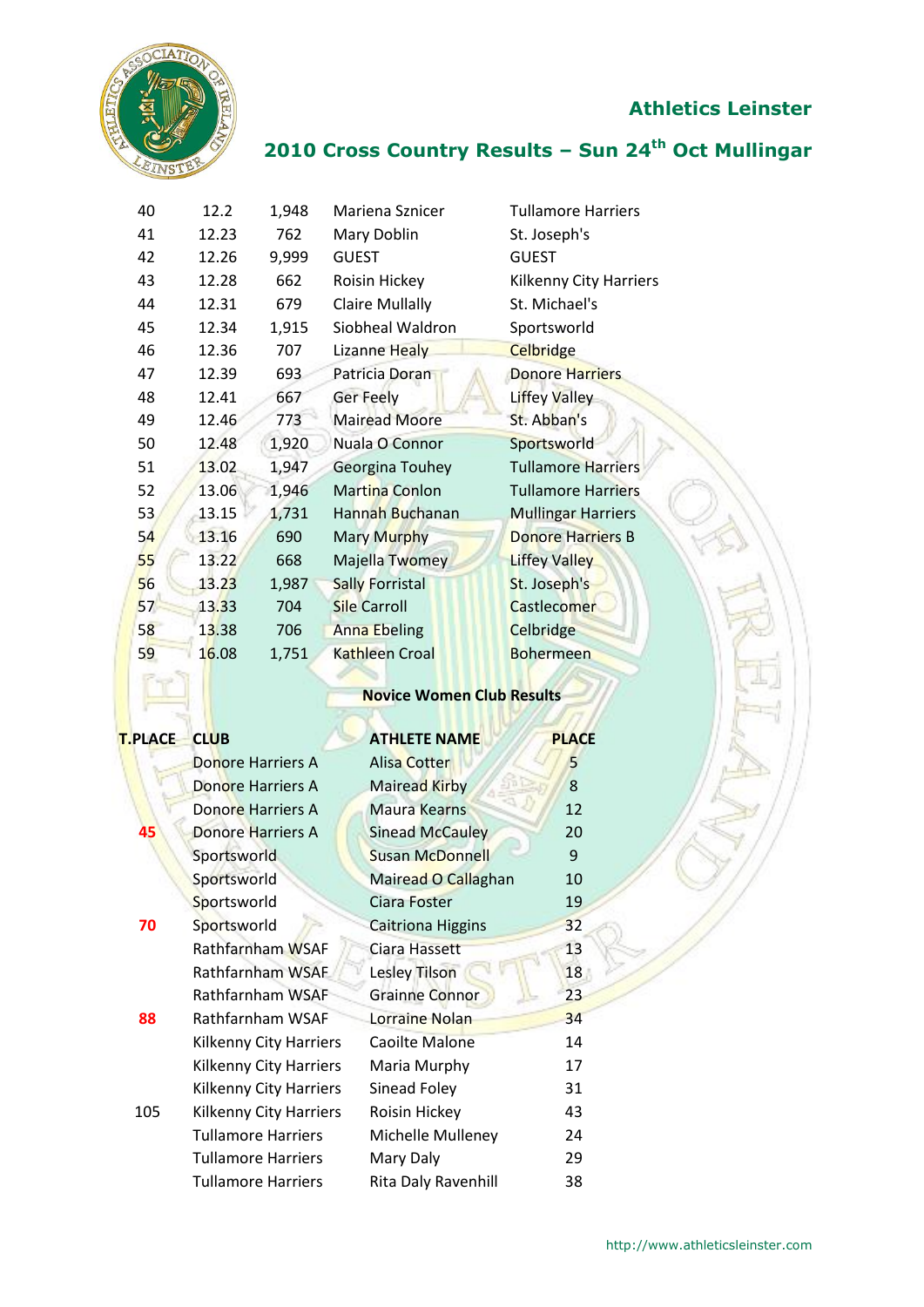

### **2010 Cross Country Results – Sun 24th Oct Mullingar**

| 131 | <b>Tullamore Harriers</b> | Mariena Sznicer        | 40 |
|-----|---------------------------|------------------------|----|
|     | St. Joseph's              | Maria Griffin          | 15 |
|     | St. Joseph's              | <b>Francis Mulally</b> | 25 |
|     | St. Joseph's              | Mary Doblin            | 41 |
| 137 | St. Joseph's              | Sally Forristal        | 56 |
|     | <b>Liffey Valley</b>      | Lena Sinclair          | 16 |
|     | <b>Liffey Valley</b>      | Siobhan Keenehan       | 28 |
|     | <b>Liffey Valley</b>      | <b>Ger Feely</b>       | 48 |
| 147 | <b>Liffey Valley</b>      | Majella Twomey         | 55 |
|     |                           |                        |    |

### **Novice Women County Results**

| <b>Dublin</b><br><b>Dublin</b> | <b>Donore Harriers A</b>      | Alisa Cotter             | 5                                                          |
|--------------------------------|-------------------------------|--------------------------|------------------------------------------------------------|
|                                |                               |                          |                                                            |
|                                | <b>Crusaders</b>              | Aoife Joyce              | $6 \overline{6}$                                           |
| <b>Dublin</b>                  | <b>Donore Harriers A</b>      | <b>Mairead Kirby</b>     | 8                                                          |
| <b>Dublin</b>                  | Sportsworld                   | <b>Susan McDonnell</b>   | 9                                                          |
| <b>Dublin</b>                  | Sportsworld                   | Mairead O Callaghan      | 10                                                         |
| <b>Dublin</b>                  | <b>Donore Harriers A</b>      | <b>Maura Kearns</b>      | 12                                                         |
| Kilkenny                       | <b>Kilkenny City Harriers</b> | <b>Caoilte Malone</b>    | 14                                                         |
| Kilkenny                       | St. Joseph's                  | <b>Maria Griffin</b>     | 15                                                         |
| Kilkenny                       | <b>Kilkenny City Harriers</b> | <b>Maria Murphy</b>      | 17                                                         |
| Kilkenny                       | St. Joseph's                  | <b>Francis Mulally</b>   | 25                                                         |
| Kilkenny                       | <b>Kilkenny City Harriers</b> | <b>Sinead Foley</b>      | 31                                                         |
| Kilkenny                       | St. Joseph's                  | <b>Mary Doblin</b>       | 41                                                         |
| <b>Offaly</b>                  | <b>Tullamore Harriers</b>     | <b>Michelle Mulleney</b> | 24                                                         |
| <b>Offaly</b>                  | <b>Tullamore Harriers</b>     |                          | 29                                                         |
| <b>Offaly</b>                  | <b>Tullamore Harriers</b>     |                          | 38                                                         |
|                                | <b>Tullamore Harriers</b>     | Mariena Sznicer          | 40                                                         |
| <b>Offaly</b>                  | <b>Tullamore Harriers</b>     |                          | 51                                                         |
| Offaly                         | <b>Tullamore Harriers</b>     | <b>Martina Conlon</b>    | 52                                                         |
|                                |                               |                          |                                                            |
|                                |                               |                          |                                                            |
|                                | Offaly                        |                          | <b>Mary Daly</b><br>Rita Daly Ravenhill<br>Georgina Touhey |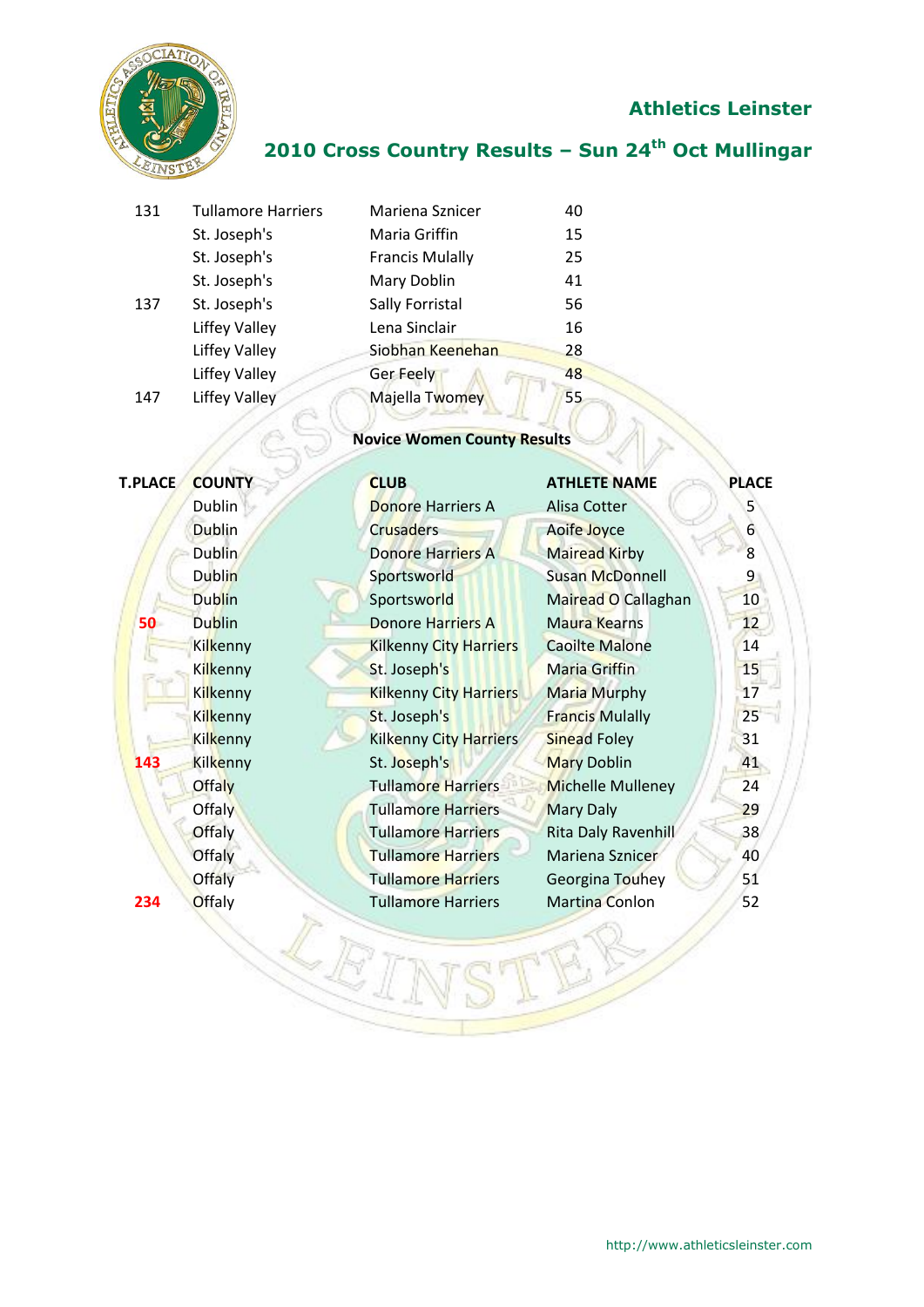

### **2010 Cross Country Results – Sun 24th Oct Mullingar**

#### **Master Women Overall Individual Results**

| <b>T.PLACE</b> | <b>TIME</b> | <b>CATEGORY</b>        | #     | <b>ATHLETE NAME</b>        | <b>CLUB</b>                   |
|----------------|-------------|------------------------|-------|----------------------------|-------------------------------|
| 1              | 10.19       | Master Women W1        | 1,763 | Mary Hanley                | Na Fianna                     |
| $\overline{2}$ | 10.35       | Master Women W2        | 1,930 | Helen White                | Sportsworld                   |
| 3              | 10.45       | Master Women W1        | 767   | <b>Sinead Maher</b>        | St. Michael's                 |
| 4              | 10.57       | Master Women W1        | 1,956 | Liz Foy                    | Kildare A.C                   |
| 5              | 11.05       | Master Women W1        | 1,764 | <b>Bridget Clarke</b>      | Na Fianna                     |
| 6              | 11.11       | Master Women W1        | 1,769 | <b>Ursula Byrne</b>        | Dunshaughlin                  |
| 7              | 11.20       | Master Women W1        | 1,765 | <b>Maggie Higgins</b>      | Na Fianna                     |
| 8              | 11.21       | Master Women W1        | 1,768 | <b>Imelda Clarke</b>       | Na Fianna                     |
| 9              | 11.29       | Master Women W2        | 1,772 | <b>Mary Watters</b>        | <b>Navan</b>                  |
| 10             | 11.36       | <b>Master Women W2</b> | 1,757 | Maura Dervin               | <b>Mullingar Harriers</b>     |
| 11             | 11.36       | Master Women W1        | 1,756 | <b>Zoe Melling</b>         | Rathfarnham WSAF              |
| 12             | 11.38       | Master Women W2        | 768   | Olivia Sheerin             | St. Michael's                 |
| 13             | 11.47       | <b>Master Women W2</b> | 1,770 | <b>Ann Hunter</b>          | <b>Dunshaughlin</b>           |
| 14             | 11.57       | <b>Master Women W2</b> | 1,758 | <b>Vera McCool</b>         | <b>Mullingar Harriers</b>     |
| 15             | 12.05       | Master Women W4        | 1,754 | <b>Helen Ingram</b>        | Rathfarnham WSAF              |
| 16             | 12.11       | Master Women W1        | 782   | Mary McDermott             | <b>Donore Harriers</b>        |
| 17             | 12.15       | Master Women W2        | 1,767 | <b>Margaret Neary</b>      | Na Fianna                     |
| 18             | 12.18       | Master Women W3        | 1,774 | <b>Linda Gunning</b>       | Bohermeen                     |
| 19             | 12.20       | <b>Master Women W2</b> | 1,766 | <b>Ann Maria McCloskey</b> | Na Fianna                     |
| 20             | 12.21       | Master Women W3        | 1,755 | <b>Fidelama Pyres</b>      | Rathfarnham WSAF              |
| 21             | 12.24       | Master Women W1        | 780   | <b>Jill Dempsey</b>        | <b>Donore Harriers</b>        |
| 22             | 12.40       | Master Women W4        | 1,761 | <b>Brigid McCabe</b>       | <b>Mullingar Harriers</b>     |
| 23             | 12.42       | Master Women W2        | 781   | Jennifer O'Keefe           | <b>Donore Harriers</b>        |
| 24             | 13.00       | Master Women W1        | 790   | <b>Margaret Power</b>      | <b>Kilkenny City Harriers</b> |
| 25             | 13.02       | Master Women W2        | 791   | <b>Ann Tobin</b>           | Trim                          |
| 26             | 13.19       | <b>Master Women W2</b> | 1,759 | Nuala Moran                | <b>Mullingar Harriers</b>     |
| 27             | 13.27       | Master Women W2        | 1,760 | <b>Terri Greene</b>        | <b>Mullingar Harriers</b>     |
| 28             | 14.10       | Master Women W1        | 3,007 | Laura Cotter               | Trim                          |
| 29             | 15.49       | Master Women W1        | 792   | <b>Caroline Brogan</b>     | Trim                          |
| 30             | 15.49       | Master Women W1        | 3,006 | <b>Trish Duffey</b>        | Trim                          |
| 31             | 17.30       | Master Women W6        | 1,762 | Geraldine Walsh            | <b>Mullingar Harriers</b>     |

#### **Master Women Age Category Individual Results**

#### **W1**

| <b>T.PLACE</b> | TIME  | <b>CATEGORY</b> | #     | <b>ATHLETE NAME</b> | <b>CLUB</b>   |
|----------------|-------|-----------------|-------|---------------------|---------------|
| $\mathbf{1}$   | 10.19 | Master Women W1 | 1.763 | Mary Hanley         | Na Fianna     |
| 2              | 10.45 | Master Women W1 | 767   | Sinead Maher        | St. Michael's |
| з.             | 10.57 | Master Women W1 |       | 1,956 Liz Foy       | Kildare A.C   |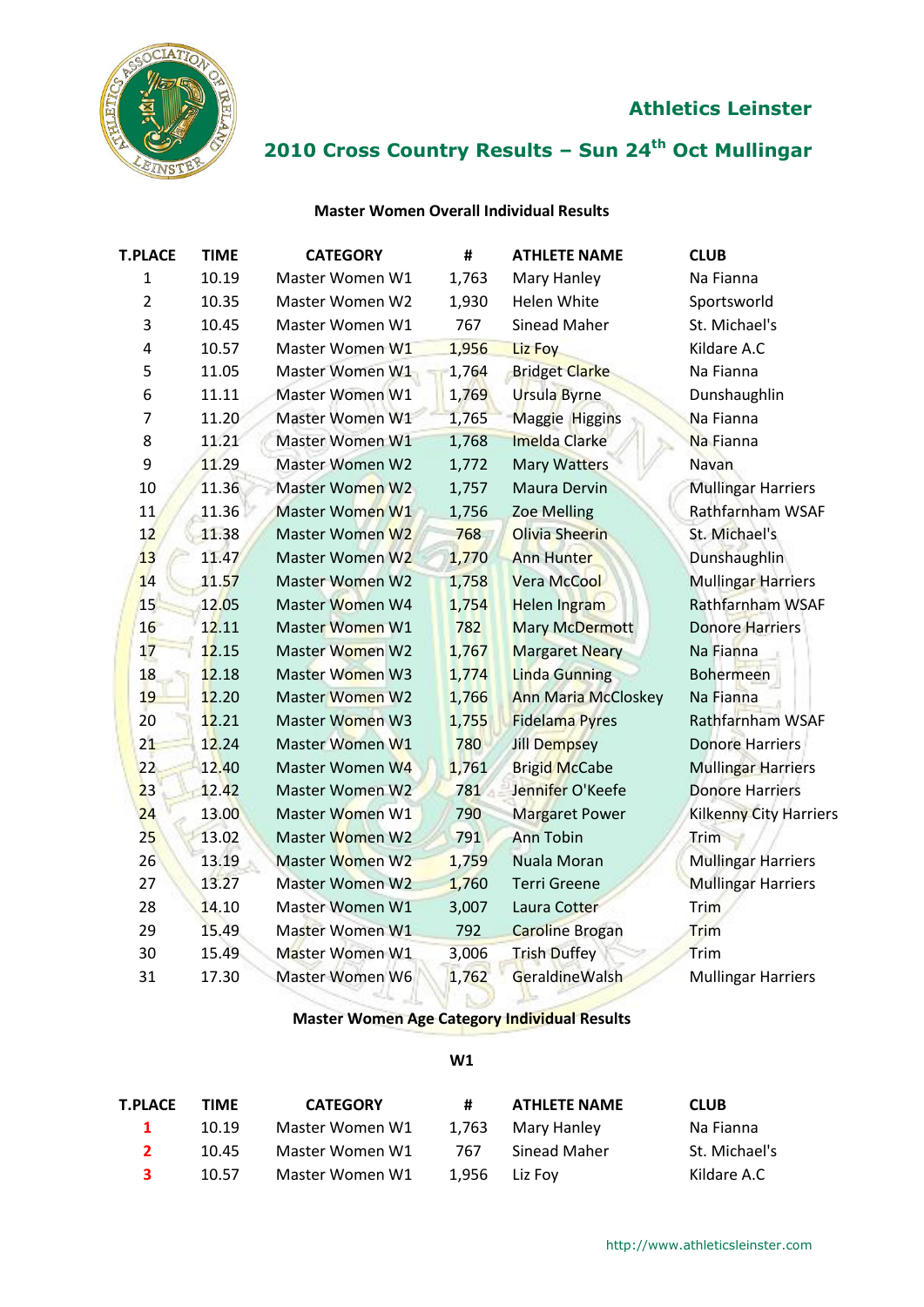

### **2010 Cross Country Results – Sun 24th Oct Mullingar**

| 4  | 11.05 | Master Women W1 | 1,764 | <b>Bridget Clarke</b>  | Na Fianna                     |
|----|-------|-----------------|-------|------------------------|-------------------------------|
| 5  | 11.11 | Master Women W1 | 1,769 | Ursula Byrne           | Dunshaughlin                  |
| 6  | 11.20 | Master Women W1 | 1,765 | Maggie Higgins         | Na Fianna                     |
| 7  | 11.21 | Master Women W1 | 1,768 | Imelda Clarke          | Na Fianna                     |
| 8  | 11.36 | Master Women W1 | 1,756 | Zoe Melling            | Rathfarnham WSAF              |
| 9  | 12.11 | Master Women W1 | 782   | Mary McDermott         | Donore Harriers               |
| 10 | 12.24 | Master Women W1 | 780   | <b>Jill Dempsey</b>    | Donore Harriers               |
| 11 | 13.00 | Master Women W1 | 790   | <b>Margaret Power</b>  | <b>Kilkenny City Harriers</b> |
| 12 | 14.10 | Master Women W1 | 3,007 | Laura Cotter           | Trim                          |
| 13 | 15.49 | Master Women W1 | 792   | <b>Caroline Brogan</b> | Trim                          |
| 14 | 15.49 | Master Women W1 | 3,006 | <b>Trish Duffey</b>    | Trim                          |
|    |       |                 |       |                        |                               |

### **W2**

 $\bigcap$ 

|                | 10.35 | Master Women W2 | 1,930          | <b>Helen White</b>         | Sportsworld               |
|----------------|-------|-----------------|----------------|----------------------------|---------------------------|
|                | 11.29 | Master Women W2 | 1,772          | <b>Mary Watters</b>        | Navan                     |
|                | 11.36 | Master Women W2 | 1,757          | <b>Maura Dervin</b>        | <b>Mullingar Harriers</b> |
| $\overline{4}$ | 11.38 | Master Women W2 | 768            | Olivia Sheerin             | St. Michael's             |
| 5              | 11.47 | Master Women W2 | 1,770          | <b>Ann Hunter</b>          | Dunshaughlin              |
| h              | 11.57 | Master Women W2 | 1,758          | <b>Vera McCool</b>         | <b>Mullingar Harriers</b> |
|                | 12.15 | Master Women W2 | 1,767          | <b>Margaret Neary</b>      | Na Fianna                 |
| 8              | 12.20 | Master Women W2 | 1,766          | <b>Ann Maria McCloskey</b> | Na Fianna                 |
| 9              | 12.42 | Master Women W2 | 781            | Jennifer O'Keefe           | <b>Donore Harriers</b>    |
| 10             | 13.02 | Master Women W2 | 791            | Ann Tobin                  | <b>Trim</b>               |
| 11             | 13.19 | Master Women W2 | 1,759          | <b>Nuala Moran</b>         | <b>Mullingar Harriers</b> |
| 12             | 13.27 | Master Women W2 | 1,760          | <b>Terri Greene</b>        | <b>Mullingar Harriers</b> |
|                |       |                 |                |                            |                           |
|                |       |                 | W <sub>3</sub> |                            |                           |
|                |       |                 |                |                            |                           |

| $\mathbf{1}$   | 12.18 | Master Women W3 | 1,774          | <b>Linda Gunning</b>  | <b>Bohermeen</b>          |
|----------------|-------|-----------------|----------------|-----------------------|---------------------------|
| $\overline{2}$ | 12.21 | Master Women W3 | 1,755          | <b>Fidelama Pyres</b> | Rathfarnham WSAF          |
|                |       |                 | W <sub>4</sub> |                       |                           |
| $\mathbf{1}$   | 12.05 | Master Women W4 | 1,754          | Helen Ingram          | Rathfarnham WSAF          |
| $\overline{2}$ | 12.40 | Master Women W4 | 1,761          | <b>Brigid McCabe</b>  | <b>Mullingar Harriers</b> |
|                |       |                 | W <sub>6</sub> |                       |                           |
|                | 17.30 | Master Women W6 | 1,762          | GeraldineWalsh        | <b>Mullingar Harriers</b> |